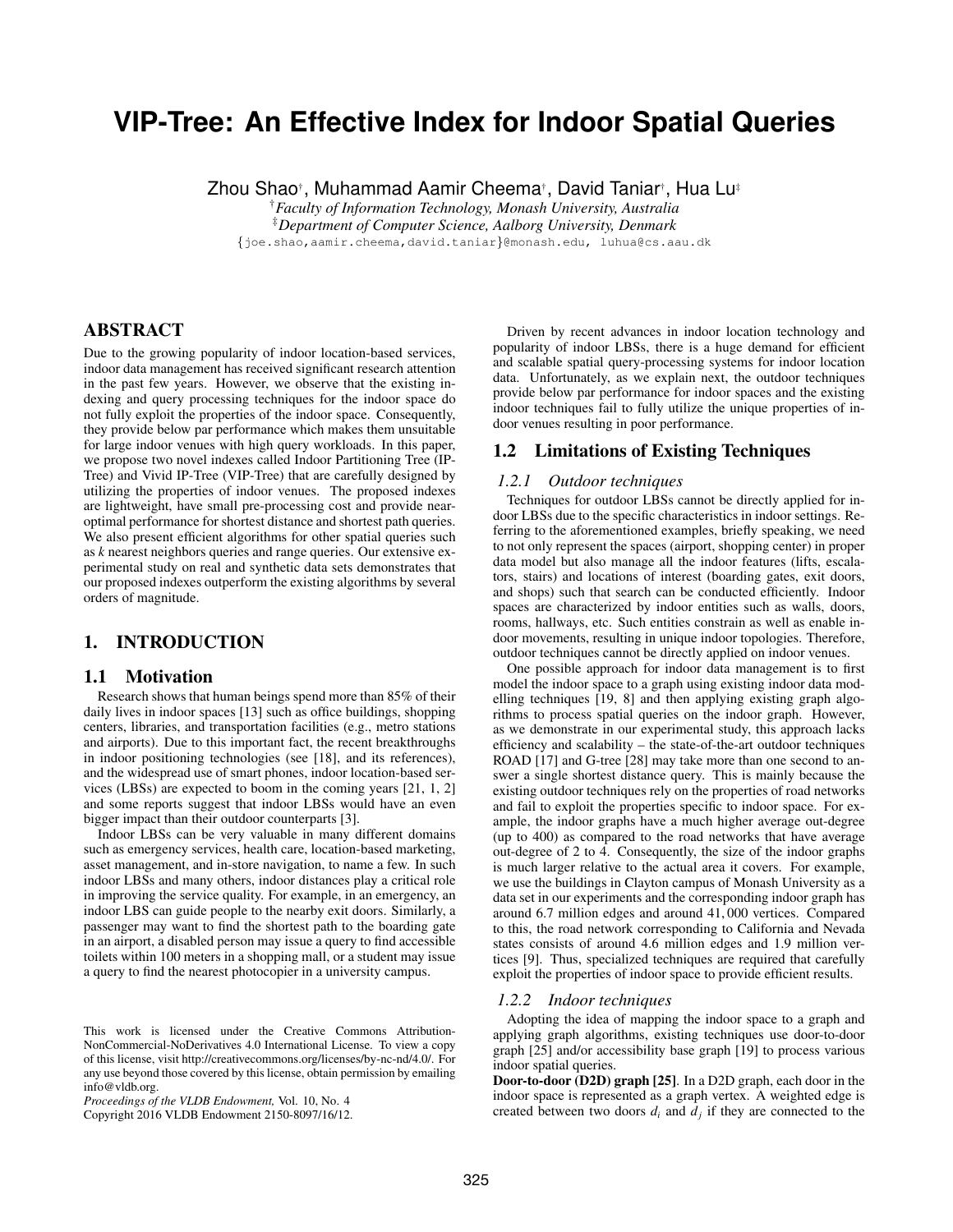

Figure 1: An indoor venue containing 17 partitions and 20 doors

same indoor partition (e.g., room, hallway), where the edge weight is the indoor distance between the two doors. Fig. 1 shows an example of an indoor space that contains 17 indoor partitions  $(P_1$  to  $P_{17}$ ) and 20 doors ( $d_1$  to  $d_{20}$ ). The corresponding D2D graph is shown in Fig. 2(a) where edge weights are not displayed for simplicity. The doors from  $d_1$  to  $d_5$  are all connected to each other by edges because they are associated to the same partition *P*1.

Accessibility base (AB) graph [19]. In an AB graph, each indoor partition is mapped to a graph vertex, and each door is represented as an edge between the two partitions it connects. Fig. 2(b) shows the AB graph for the indoor space shown in Fig. 1. Since partitions  $P_1$  and  $P_2$  are connected by door  $d_4$ , an edge labeled as  $d_4$  is created between  $P_1$  and  $P_2$  in the AB graph. Partitions  $P_1$  and  $P_3$  are connected by two doors  $d_2$  and  $d_3$ , and thus two labeled edges are created between  $P_1$  and  $P_3$ . Although an AB graph captures the connectivity information, it does not support indoor distances.

Distance matrix (DM) [19]. A distance matrix can also be used to facilitate shortest distance/path queries. A distance matrix stores the distances between all pairs of doors in the indoor space. Although this allows optimally retrieving the distance between any two doors (i.e., in *O*(1)), it requires huge pre-processing cost and quadratic storage which makes it unattractive for large indoor venues. Furthermore, the distance matrix cannot be used to answer *k* nearest neighbors (*k*NN) and range queries without utilizing other structures such as AB graph and pre-computed door-to-door distances.

The existing techniques apply graph algorithms on a D2D graph and/or AB graph to answer spatial queries. For instance, the stateof-the-art indoor spatial query processing technique [19] computes the shortest distance between a source point *s* and a target point *t* (shown as stars in Fig. 1) using Dijkstra's like expansion on a D2D graph or AB-graph. Although several optimizations are employed in [19], these techniques essentially rely on a Dijsktra's like expansion over the entire graph which is computationally quite expensive. Consequently, the state-of-the-art indoor query processing takes more than 100 seconds to answer a single shortest path query on the Clayton campus data set used in our experiments.

### 1.3 Contributions

In this paper, we propose two novel indoor indexes called Indoor Partitioning tree (IP-Tree) and Vivid IP-Tree (VIP-Tree) that optimize the indexing by exploiting the properties of indoor spaces. The basic observation is that the shortest path from a point in one indoor region to a point in another region passes through a small subset of doors (called access doors). For example, the shortest path between two points located on different floors of a building must pass one of the stairs/lifts connecting the two floors. The proposed indexes take into account this observation in their design and have the following attractive features.

Near-optimal efficiency. Our experimental study on real and synthetic data sets demonstrates that IP-Tree and VIP-Tree outperform the state-of-the-art techniques for indoor space [19] and road networks [28, 17] by several orders of magnitude. In comparison with the distance matrix, that allows constant time retrieval of distance between any two doors at the cost of expensive pre-computing and



Figure 2: Indexing Indoor Space

quadratic storage, our VIP-Tree also achieves comparable, nearoptimal performance for shortest distance and path queries.

Low indexing cost. VIP-Tree and IP-Tree have small construction cost and low storage requirement. For example, for the largest data set used in our experiments that consists of around 83, 000 rooms (around 13.4 million edges), VIP-Tree and IP-Tree consume around 600 MB and can be constructed in less than 2 minutes. In contrast, it took almost 14 hours to construct the distance matrix for a much smaller building consisting of around 2, 700 rooms (around 110, 000 edges).

Low theoretical complexities. Our proposed indexes not only provide practical efficiency but also have low storage and computational complexities. Table 1 compares the storage complexity and shortest distance/path computation cost of our proposed approach with the distance matrix which has near-optimal computational complexity. For the data sets used in our experiments, the average values of  $\rho$  and  $f$  are less than 4. For our proposed trees, *M* is the number of leaf nodes which is bounded by the number of doors *D*. Note that VIP-Tree has a significantly low storage cost compared to the distance matrix but has the same computational complexity.

Table 1: *Comparison of computational complexities.*  $\rho$ *: average* # *of access doors, f: average number of children in a node, M: # of leaf nodes, D: # of doors, w: # of edges on shortest path*

|                | <b>Storage</b>                                 | <b>Shortest</b><br><b>Distance</b> | <b>Shortest Path</b>               |
|----------------|------------------------------------------------|------------------------------------|------------------------------------|
| <b>IP-Tree</b> | $O(\rho^2 f^2 M + \rho D)$                     | $\overline{O}(\rho^2 \log_f M)$    | $\overline{O((\rho^2+w)\log_f M)}$ |
| VIP-Tree       | $\overline{O(\rho^2 f^2 M + \rho D \log_f M)}$ | $O(\rho^2)$                        | $O(\rho^2 + w)$                    |
| DМ             | $O(D^2)$                                       | $O(\rho^2)$                        | $O(\rho^2 + w)$                    |

High adaptability. Similar to popular outdoor indexes (such as R-tree, Quad-tree, G-tree), our proposed indexes follow a branchand-bound structure that can be easily adapted to answer various other indoor queries not covered in this paper. For example, the proposed indexes can be used to answer spatial keyword queries in indoor space by integrating the inverted lists with the nodes of the tree, e.g., in a way similar to how R-tree is extended to IR-tree [10] to support spatial keyword queries in outdoor space.

### 2. INDEXING INDOOR SPACE

First, we define some terminology and the data model used in this paper. An indoor partition that has only one door is called a *nothrough* partition (e.g., partitions  $P_2$ ,  $P_9$  and  $P_{10}$  in Fig. 1) because no shortest path can pass through this partition. A partition which has more than  $\gamma$  doors is called a *hallway* partition.  $\gamma$  is a system parameter and is a small value (e.g., in this paper, we choose  $\gamma = 4$ ). In Fig. 1, partitions  $P_1$ ,  $P_5$ ,  $P_{12}$  and  $P_{17}$  are the hallway partitions. All other partitions are called general partitions. A special indoor entity such as a staircase or an escalator connecting two floors is considered as a general partition with two doors at its connecting floors. Similarly, a lift connecting *n* floors is divided into  $n - 1$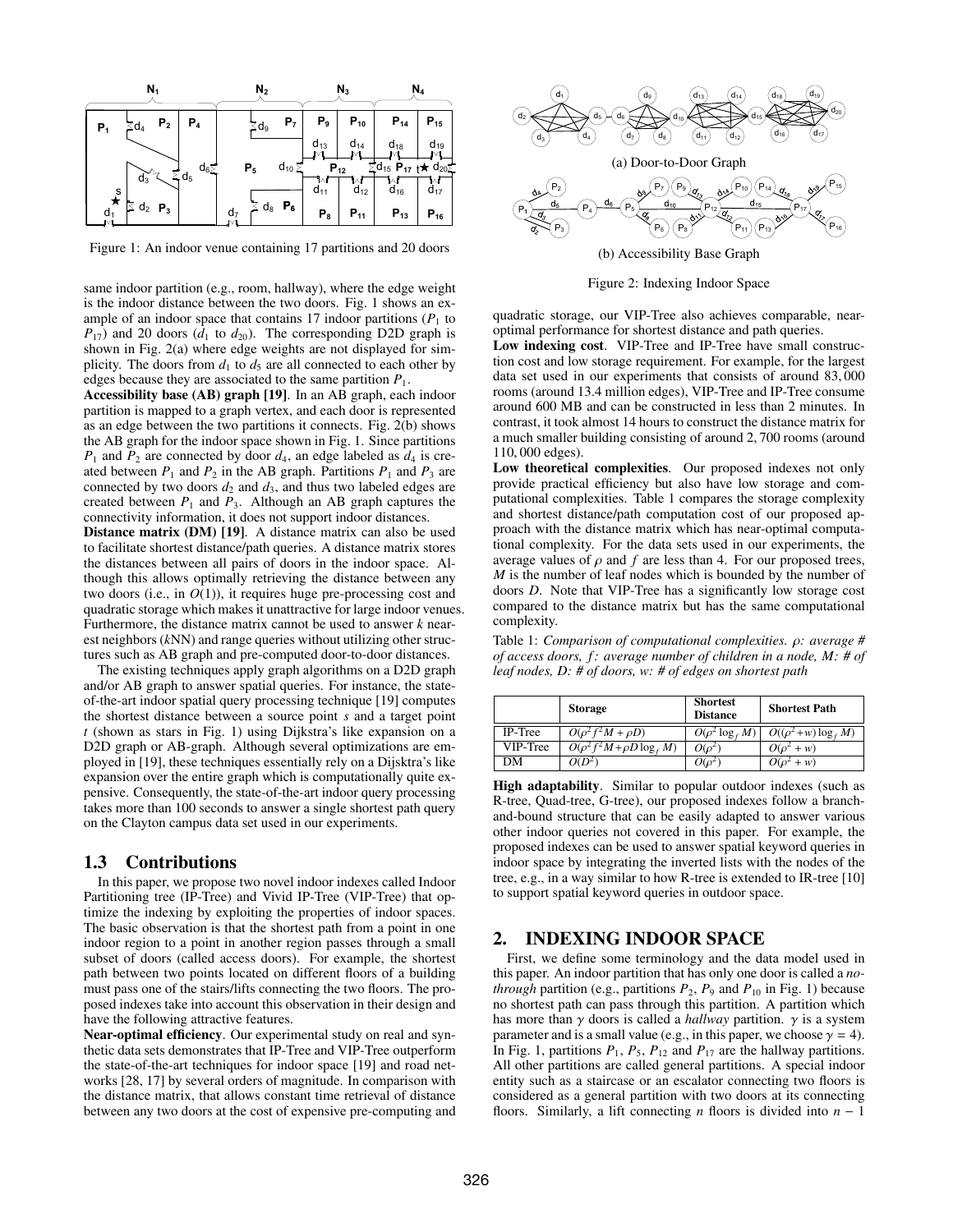general partitions where each partition connects two consecutive floors.

Similar to existing work, we use a door-to-door graph [25] to model the indoor space. The distances between the doors can be set appropriately, e.g., set to zero for a lift/escalator if the distance corresponds to the *walking* distance or to a non-zero value if the distance is the travel time. We remark that such indoor data models can capture all spatial features of indoor space. If more details of geometric features are required (e.g., texture, color, shape of indoor objects), then the CityGML [7] data objects can be embedded in each partition. The results generated by our spatial query processing algorithms can be passed to other applications (e.g., [11, 12]) to provide visual/landmark-based navigation to the users. Next, we present the details of our indexes.

### 2.1 Indoor Partitioning Tree (IP-Tree)

### *2.1.1 Overview*

The basic idea is to combine adjacent indoor partitions (e.g., rooms, hallways, stairs) to form leaf nodes and then iteratively combining adjacent leaf nodes until all nodes are combined into a single root node. Fig. 3 shows an IP-Tree of the indoor venue shown in Fig. 1 where the indoor space is first converted into four leaf nodes  $(N_1$  to  $N_4)$ . Each leaf node consists of several indoor partitions. Specifically,  $N_1 = \{P_1, \dots, P_4\}, N_2 = \{P_5, \dots, P_7\},$  $N_3 = \{P_8, \dots, P_{12}\}\$ , and  $N_4 = \{P_{13}, \dots, P_{17}\}\$ . The leaf nodes are iteratively merged until root node is formed, e.g.,  $N_1$  and  $N_2$  are merged to form  $N_5$  whereas  $N_3$  and  $N_4$  are merged to form  $N_6$ .

*Definition 1.* Access door. A door *d* is called an access door of a node *N* if *d* connects it to the space outside of *N* (i.e., one can enter or leave *N* via *d*). The set of access doors of a node *N* are denoted as *AD*(*N*).

In Fig. 1, the access doors of  $N_1$  are  $d_1$  and  $d_6$ . IP-Tree stores the access doors for each node in the tree. Fig. 3 shows the access doors of each node in the boxes below the nodes, e.g.,  $AD(N_1) = \{d_1, d_6\}$ and  $AD(N_5) = \{d_1, d_7, d_{10}\}.$  Note that the shortest path to/from a point *s* in *N*<sup>1</sup> to/from a point *t* outside of *N*<sup>1</sup> must pass through one of its access doors  $d_1$  and  $d_6$ .



Figure 3: Indoor Partitioning Tree

To efficiently compute shortest distance/path between indoor locations, the IP-Tree stores distance matrices for leaf nodes and nonleaf nodes. Below, we provide the details.

Distance matrices for leaf nodes. For each leaf node *N*, the distance matrix stores distances between every door  $d_i \in N$  to every access door  $d_i \in AD(N)$ . Fig. 3 shows an example of the distance matrix for the node  $N_1$  where the distances between every door  $d_i \in N_1$  (i.e.,  $d_1$  to  $d_6$ ) and every access door  $d_i \in AD(N_1)$  (i.e.,  $d_1$ ) and  $d_6$ ) are stored.

To support the shortest *path* queries, the distance matrix also stores some additional information. Specifically, for a leaf node *N*, in addition to the shortest distance between  $d_i \in N$  and  $d_j \in AD(N)$ , the distance matrix also stores a door  $d_k$  on the shortest path from  $d_i$  to  $d_j$ .  $d_k$  is called the next-hop door for the entry corresponding to  $d_i$  and  $d_j$ . Specifically, if the shortest path from  $d_i$  to  $d_j$  lies entirely inside the node  $N$  then  $d_k$  corresponds to the first door on the shortest path from  $d_i$  to  $d_j$ . In Fig. 1, the next-hop door on the shortest path from  $d_1$  to  $d_6$  is  $d_2$ . Therefore, in the distance matrix of  $N_1$  (see Fig. 3),  $d_2$  is the next-hop door for the entry of  $d_1$  in the row corresponding to  $d_6$ . Similarly,  $d_3$  is the next-hop door for the entry corresponding to  $d_2$  and  $d_6$  because  $d_3$  is the first door on the shortest path from  $d_2$  to  $d_6$ .

If the shortest path from  $d_i$  to  $d_j$  passes outside of *N* then  $d_k$  corresponds to the first door on the shortest path that is an access door of at least one leaf node in the tree. Although this scenario is not common (and Fig. 1 does not have an example of it), this is critical to efficiently retrieve the shortest path between two points. We give a detailed example and reasoning of this later in Section 3.2. Finally, if the shortest path between  $d_i$  and  $d_j$  does not involve any other door (e.g.,  $d_5$  to  $d_6$ ), the next-hop door is set as NULL. For better readability, the matrices in Fig. 3 show only non-null values. Distance matrices for non-leaf nodes. Consider a non-leaf node *N* that has *f* children  $N_1, N_2, \cdots, N_f$ . The distance matrix of *N* stores distances between every access door of its children, i.e., it stores distances between all doors in  $\bigcup_{i=1}^{f} AD(N_i)$ . For example, in Fig. 3, the distance matrix of the node  $N<sub>7</sub>$  stores the distances between  $AD(N_5)$  and  $AD(N_6)$ , i.e.,  $d_1$ ,  $d_7$ ,  $d_{10}$  and  $d_{20}$ . Furthermore, for each entry  $d_i$  and  $d_j$  in the distance matrix of *N*, we also store the first door  $d_k \in \bigcup_{i=1}^f AD(N_i)$  on the shortest path from  $d_i$  to  $d_j$ (called next-hop door as stated earlier). Note that  $d_k$  in this case is an access door of the children of *N* and is not any arbitrary door.

In Fig. 3, the entry in the distance matrix of  $N<sub>7</sub>$  corresponding to  $d_1$  and  $d_{20}$  stores  $d_{10}$ . Note that the first door on the shortest path from  $d_1$  to  $d_{20}$  ( $d_1 \rightarrow d_2 \rightarrow d_3 \rightarrow d_5 \rightarrow d_6 \rightarrow d_{10} \rightarrow d_{15} \rightarrow d_{20}$ ) is  $d_2$  but we maintain  $d_{10}$  in the distance matrix because it is the first door among the access doors of the children of  $N_7$  that is on the shortest path from  $d_1$  to  $d_{20}$ . The entry corresponding to  $d_1$  and  $d_7$ has NULL because the shortest path from  $d_1$  to  $d_7$  does not contain any access door of the children of *N*7.

### *2.1.2 Constructing IP-Tree*

The IP-tree is constructed in a bottom-up manner in four steps: 1) the indoor partitions are combined to create leaf nodes (also called level 1 nodes); 2) the nodes at each level *l* are merged to form the nodes at level  $l + 1$ . This is iteratively repeated until we only have one node at the next level; 3) the distance matrices for leaf nodes are constructed; 4) the distance matrices of non-leaf nodes are created. Next, we describe the details of each step.

1. Creating leaf nodes. Two partitions are called *adjacent* partitions if they have at least one common door (e.g.,  $P_1$  and  $P_2$ ). We iteratively merge adjacent partitions and construct the leaf nodes by considering the following two simple rules.

i. If a general partition has more than one adjacent hallways, it is merged with the hallway with greater number of common doors with the general partition. Ties are broken by preferring the hallway that is on the same floor. If the general partition occupies more than one floors (e.g., it is a staircase) or if both hallways are on the same floor, the tie is broken arbitrarily.

ii. Merging of a partition with a leaf node is not allowed if the merging will result in a leaf node having more than one hallways. This is because the shortest distance/path queries between points in different hallways are more expensive. This rule ensures that all hallways are in different leaf nodes, which allows us to fully leverage the tree structure to efficiently process the queries. The algorithm terminates when no further merging is possible, i.e., every possible merging will result in the violation of this rule.

EXAMPLE 1 : In Fig. 1, the partitions  $P_2$  and  $P_3$  are combined with the hallway partition  $P_1$ . The partition  $P_4$  could be combined with either  $P_5$  or  $P_1$  because both  $P_1$  and  $P_5$  have exactly 1 common door with  $P_4$  and are on the same floor. We assume that it is combined with  $P_1$ . Thus,  $P_1$  to  $P_4$  are combined to form the leaf node  $N_1$ . Note that the hallway  $P_5$  cannot be included in the leaf node *N*<sup>1</sup> because doing so would violate the rule ii. The partitions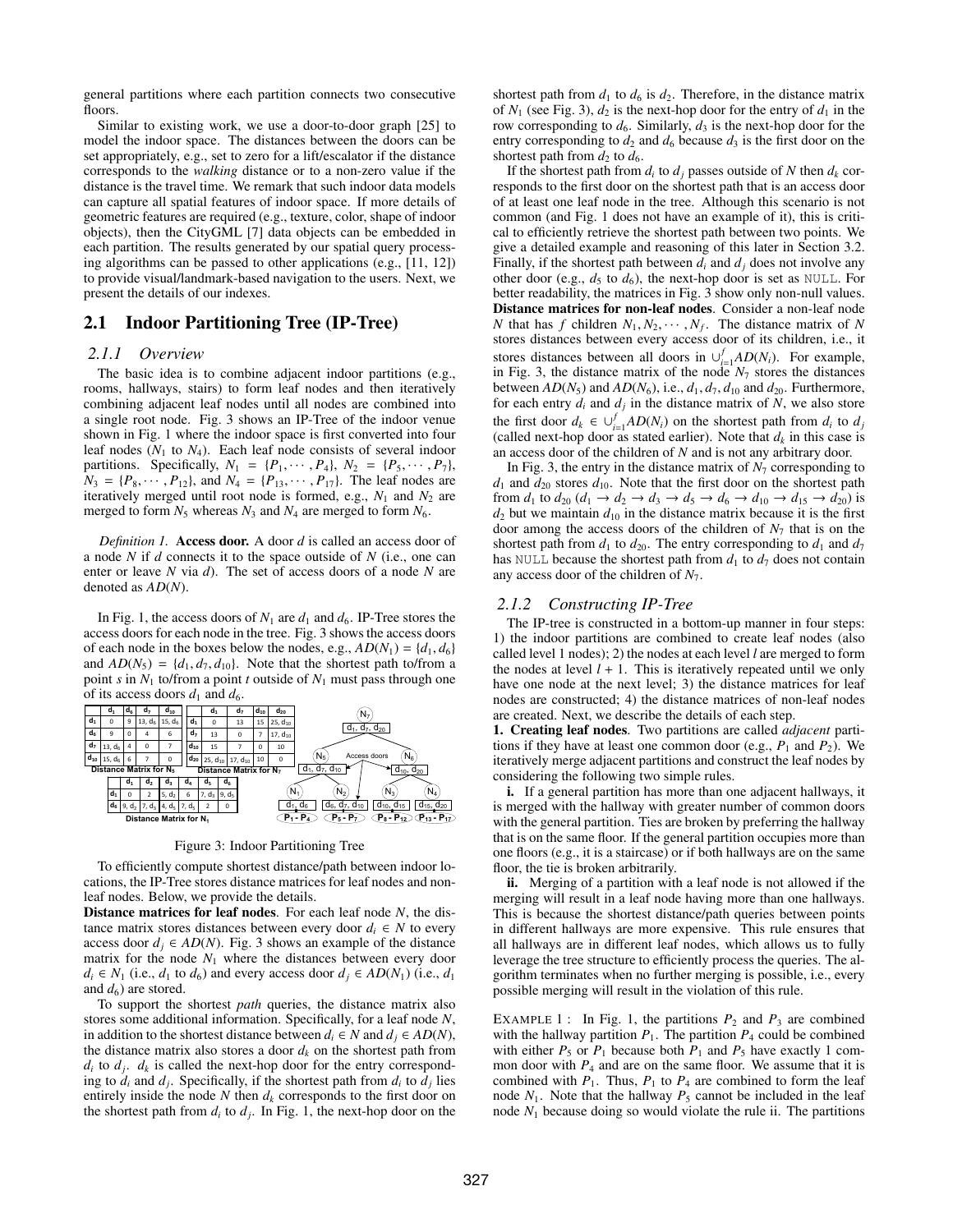$P_6$  and  $P_7$  are combined with  $P_5$  to form a leaf node  $N_2$ . Similarly,  $P_8$  to  $P_{12}$  are combined to form the node  $N_3$  and  $P_{13}$  to  $P_{17}$  are combined to construct the leaf node *N*4. The algorithm stops because no further merging is possible without violating rule ii.  $\blacksquare$ 

2. Merging nodes of the IP-Tree. Let *t* be the minimum degree of the IP-Tree denoting the minimum number of children in each non-root node. Algorithm 1 shows the details of merging the nodes at level *l* (denoted as  $N_l$ ) to create the nodes at level  $l + 1$  (denoted as  $N_{l+1}$ ) such that each node has at least *t* children. Alorithm 1 is iteratively called until  $N_{l+1}$  contains at most *t* nodes in which case all these nodes are merged to form the root node. Below, are the details of the algorithm.

We define degree of a node  $N_i$  at level  $l + 1$  to be the number of level  $l$  nodes contained in  $N_i$ . A min-heap  $H$  is initialized by inserting all nodes in  $N_l$  and the key for each node is set to its degree initialized to one because no level *l* nodes are merged yet (line 1). If two nodes have the same degree, the heap prefers the node which has smaller number of adjacent nodes. This is because some nodes can only be merged with exactly one other node and such nodes should be given preferences in merging, e.g., in Fig. 1 and Fig. 3,  $N_1$  is merged with  $N_2$  and  $N_4$  is merged with  $N_3$  because both  $N_1$  and  $N_4$  can only be merged with exactly one other node.

| <b>Algorithm 1:</b> createNextLevel( $N_l$ , t) |  |
|-------------------------------------------------|--|
|                                                 |  |

- **Input** :  $N_l$ : nodes at the current level *l*, *t*: minimum degree
- **Output** :  $N_{l+1}$ : nodes at the next level  $l + 1$
- 1 insert each  $N_i \in N_l$  in a min-heap *H* with key set to  $N_i \cdot degree = 1$ ;<br>2 while  $H \cdot top() \cdot degree < t$  do <sup>2</sup> while *H*.*top*().*degree* < *t* do
- 
- $\begin{array}{c} 3 \\ 4 \end{array}$  deheap a node  $N_i$  from  $H$ ;<br>  $N_i \leftarrow$  node with highest nu
- 4 *N<sub>j</sub>*  $\leftarrow$  node with highest number of common access doors with *N<sub>i</sub>*;<br>
remove *N<sub>i</sub>* from *H* and merge *N<sub>i</sub>* and *N<sub>i</sub>* into a new node *N<sub>k</sub>*;
- 5 remove  $N_j$  from *H* and merge  $N_i$  and  $N_j$  into a new node  $N_k$ ;<br>6 insert  $N_k$  in *H* with key *N: degree* + *N<sub>i</sub> degree*: insert  $N_k$  in *H* with key  $N_i$ . degree +  $N_j$ . degree;
- 
- 7 move nodes from *H* to  $N_{l+1}$ ;

The nodes are iteratively de-heaped from the heap and merged with one of the adjacent nodes with a goal to minimize the total number of access doors of the nodes at the parent level. Let  $|AD(N_i)|$  denote the number of access doors of a node  $N_i$  and  $|AD(N_i)\cap$  $AD(N_i)$  denote the number of *common* access doors in nodes  $N_i$ and  $N_i$ . If the two nodes  $N_i$  and  $N_j$  are merged into a parent node *N*, the number of access doors in the parent node *N* is  $|AD(N_i)| +$  $|AD(N_i)| - 2 \times |AD(N_i) \cap AD(N_i)|$ . Thus, the nodes that have a greater number of common access doors are given higher priority to be merged together (line 4). After a node  $N_i$  and  $N_j$  are merged to form a node  $N_k$ , the node  $N_k$  is inserted in the heap (line 6). The algorithm stops when the top node in the heap has a degree of at least *t* (line 2). This implies that every node in the heap contains at least *t* level *l* nodes, i.e., at least *t* children.

3. Constructing distance matrices for leaf nodes. Recall that the distance matrix for a leaf node *N* stores the distance and the nexthop door on the shortest path between every door  $d_i \in N$  to every access door  $d_i \in AD(N)$ . We compute these distances and the nexthop doors using Dijkstra's search on the D2D graph. Specifically, for each access door  $d_i$  of a leaf node N, we issue a Dijkstra's search until all doors in the node *N* are reached. Since the doors of the leaf nodes are close to each other, this Dijkstra's search is quite cheap as only the nearby nodes in the D2D graph are visited.

EXAMPLE 2 : To create the distance matrix of leaf node  $N_1$  that contains doors  $d_1$  to  $d_6$ , we first issue a Dijkstra's search starting at  $d_1$  on the graph shown in Fig. 2(a) and expand the search until all doors  $d_1$  to  $d_6$  are reached. The distances and next-hop doors are populated in the distance matrix row corresponding to the door *d*1. The same process is repeated for the other access door  $d_6$ .

4. Constructing distance matrices for non-leaf nodes. Let leaf nodes be on level 1 of the tree (the lowest level) and root node be at the highest level of the tree. We construct the distance matrices of the nodes in a bottom-up fashion, i.e., the distance matrices of all the nodes at level *l* are created before the distance matrices of the nodes at level *m* > *l*. We construct the distance matrices of nodes at level *l* > 1 of the IP-Tree using a graph called *level-l graph* denoted as  $\mathcal{G}_l$ .

*Level-l graph*  $(G_l)$ . The vertices of  $G_l$  correspond to the access doors of the nodes at  $(l - 1)$ -th level of the tree. An edge between two doors  $d_i$  and  $d_j$  is created in  $G_l$  if both  $d_i$  and  $d_j$  are the access doors of the same node at  $(l - 1)$ -th level. The weight of the edge is  $dist(d_i, d_j)$  which has already been computed when the distance matrices of  $(l-1)$ -th level are computed. Note that  $G_l$  is a connected graph because, at every level *l*, all nodes in the indoor space are connected through common access doors.



Figure 4: (a)  $G_2$ : level-2 graph; (b)  $G_3$ : level-3 graph

Fig. 4 shows level-2 and level-3 graphs for our running example. To construct the distance matrices of level 2 nodes of the tree shown in Fig. 3, we use the graph in Fig. 4(a) where the vertices correspond to the access doors of the nodes at level 1 (i.e., leaf nodes) of the tree (e.g.,  $d_1$ ,  $d_6$ ,  $d_7$ ,  $d_{10}$ ,  $d_{15}$ ,  $d_{20}$ ). In  $\mathcal{G}_2$  shown in Fig. 4(a), edges are created between  $d_6$ ,  $d_7$  and  $d_{10}$  because these are the access doors in the same leaf node (see Fig. 3). Similarly, to construct the distance matrices of level 3 nodes, we use the graph shown in Fig. 4(b) where the vertices of the graph are the access doors of level 2 nodes.

The distance matrix of a node *N* at level *l* of the tree is then computed using a Dijkstra's like expansion on G*<sup>l</sup>* for each door *di* until all other doors  $d_i$  in N have been reached. This operation is quite efficient because i) the graph is significantly smaller than the original D2D graph and ii) the Dijkstra's expansion is not expensive because the relevant doors are close to each other in  $G_l$ .

EXAMPLE 3 : To construct the distance matrix of node  $N_5$ , the graph shown in Fig.  $4(a)$  is used. The distance matrix for  $N_5$  contains the entries for doors  $d_1$ ,  $d_5$ ,  $d_7$  and  $d_{10}$ . To populate the column corresponding to  $d_1$ , a Dijkstra's like expansion is conducted at  $d_1$ on the graph shown in Fig. 4(a) until all other doors (i.e.,  $d_5$ ,  $d_7$  and  $d_{10}$ ) are reached. The entries for other doors are populated in the same way.  $\blacksquare$ 

#### *2.1.3 Storage Complexity*

In addition to IP-tree, our algorithms also require the D2D graph to compute the shortest distance/path between two points located in the same leaf node of the IP-tree. In this section, we analyse the storage complexity of IP-Tree.

Let *D* and *P* denote the total number of doors and partitions in the indoor space, respectively. Let *M* be the number of leaf nodes where  $M \leq P$ . Let  $\rho$  be the average number of access doors in a node. The total size of *all* leaf node matrices is  $O(\rho D)$ . This is because the distance matrix for a leaf node *N* stores the distance between each door in *N* to every access door of the node. Note that each door can belong to at most two leaf nodes because each door is connected to at most two indoor partitions. Since the average number of access doors is  $O(\rho)$ , the total storage cost for all leaf node distance matrices is  $O(\rho D)$ .

Let *f* be the average number of children for a non-leaf node. Then, the average size of a non-leaf distance matrix is  $O(\rho^2 f^2)$ . Since each node is merged with at least one other node at the same level, the total number of nodes at a level *l* are at most half of the total number of nodes at level  $l - 1$ . Hence, the total number of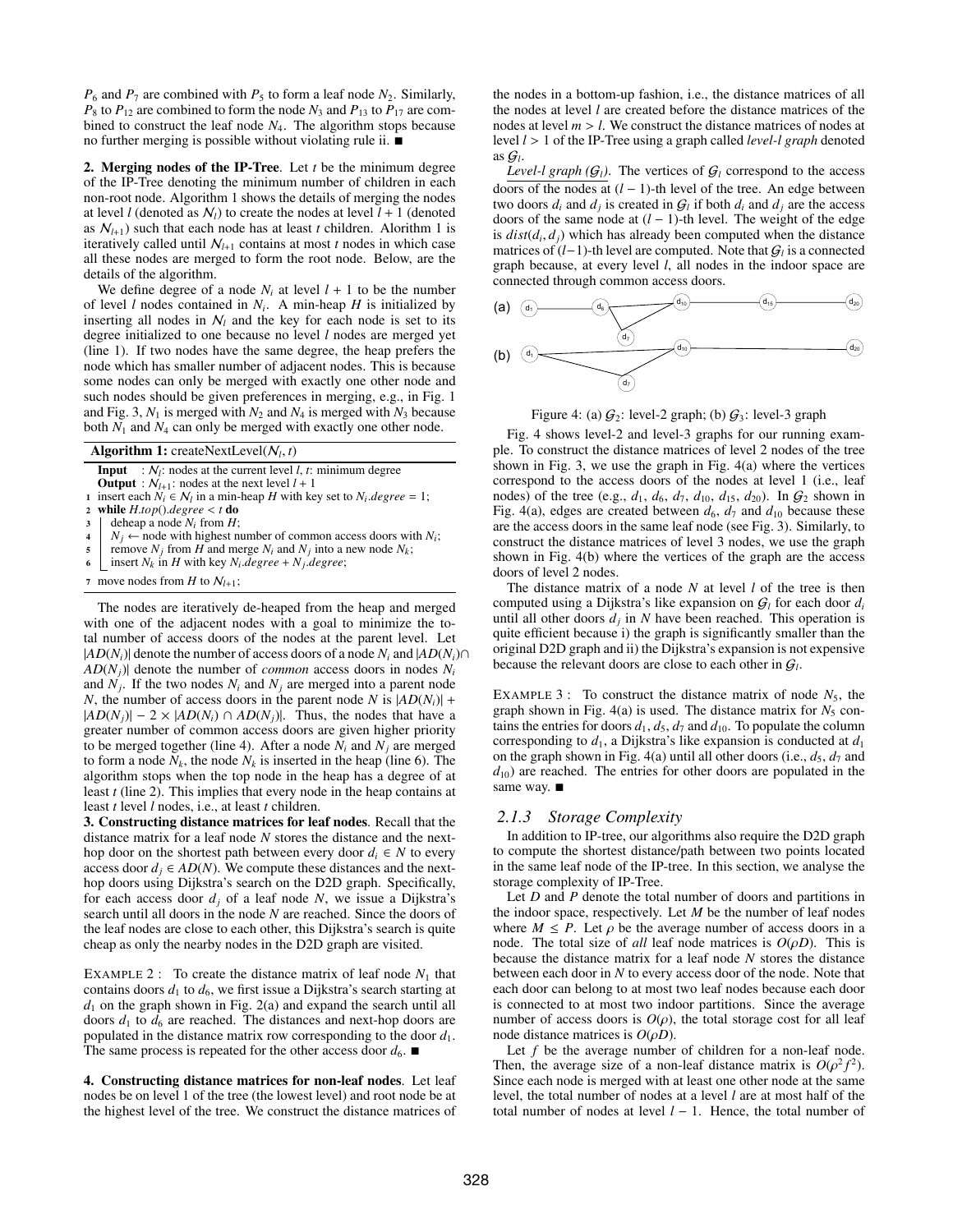non-leaf nodes in IP-tree is *O*(*M*) (bounded by the total number of leaf nodes). Hence, the total size of all distance matrices of nonleaf nodes is  $O(\rho^2 f^2 M)$ . Therefore, the total storage complexity<sup>1</sup> of IP-Tree is  $O(\rho^2 f^2 M + \rho D)$ . Note that IP-Tree also needs to store, for each partition  $P_i$ , the leaf nodes that contain  $P_i$  and the doors connected to it. The total cost of this is  $O(D + P)$ . Since  $P \le D$ (each indoor partition has at least one door), the total complexity of IP-Tree is  $O(\rho^2 f^2 M + \rho D)$ .

### 2.2 Vivid IP-Tree (VIP-Tree)

Vivid IP-Tree (VIP-Tree) is very similar to IP-tree except that it stores, for each door  $d_i$  in the indoor space, the following additional information. Let *N* be the leaf node that contains the door *di*. For every door  $d_i$  that is an access door in one of the ancestor nodes of *N*, VIP-tree stores  $dist(d_i, d_j)$  as well the next-hop door  $d_k$  on the shortest path from  $d_i$  to  $d_j$ . This information can be efficiently computed by our efficient shortest distance/path algorithms using IP-tree.

As stated earlier, each door  $d_i$  can belong to at most two leaf nodes. Since the height of the tree is  $O(\log_f M)$  and the average number of access doors in a node is  $\rho$ , VIP-Tree takes an additional  $O(\rho \log_f M)$  space for each door  $d_i$ . Hence, the total additional cost for all doors is  $O(\rho D \log_f M)$ . Therefore, the total storage complexity of VIP-Tree is  $O(\rho^2 f^2 M + \rho D \log_f M)$  as compared to  $O(\rho^2 f^2 M + \rho D)$  cost of IP-Tree.

### 3. INDOOR QUERY PROCESSING

In this section, we propose our query processing algorithms for shortest distance queries, shortest path queries, *k*NN queries and range queries.

### 3.1 Shortest Distance Queries

#### *3.1.1 Shortest Distance Using IP-Tree*

In this section, we present algorithms to compute the indoor shortest distance *dist*(*s*, *t*) between a source point *s* and a target point *t*. When both *s* and *t* are located in the same leaf node,  $dist(s, t)$  can be computed using D2D graph (similar to existing approaches). Since *s* are *t* are close to each in D2D graph, the distance computation is not expensive. Next, we show how to compute  $dist(s, t)$  when both  $s$  and  $t$  are in different leaf nodes.

Given a point  $p$  in the indoor space, we use Partition  $(p)$ and Leaf(p) to denote the partition and the leaf node that contains the point *p*, respectively. First, we describe how to compute the shortest distance between *s* and an access door *d* of the leaf node that contains *s*, i.e.,  $d \in AD(\text{Leaf}(s))$ . Although  $dist(s, d)$ in this case can be computed using D2D graph, we may improve the performance by utilizing the distance matrices stored in the leaf nodes. Below, we describe the details.

Shortest distance between *s* and an access door  $d \in AD(\text{Leaf}(s))$ . In this paper, an access door  $d$  of Leaf(s) that is also a door of Partition(s) is called a local access door of Partition(s). If the access door *d* is not a door of Partition(s), it is called a global access door for Partition(s). Fig. 5(a) shows the leaf node  $N_1$  which has two access doors  $d_1$  and  $d_6$ .  $d_1$  is a local access door of  $P_1$  and  $d_6$  is a global access door of  $P_1$ .

If *d* is a local access door of Partition (s) then  $dist(s, d)$  can be trivially computed. If *d* is a global access door, *dist*(*s*, *d*) can be computed as follows.

$$
dist(s, d) = min_{\forall d_i \in \text{Partition}(s)} dist(s, d_i) + dist(d_i, d)
$$
 (1)

Since *d* is an access door of Leaf(s),  $dist(d_i, d)$  can be retrieved from its distance matrix in  $O(1)$ . However, the total cost may still be high if the number of doors in Partition(s) is large. We address this issue by using the concepts of *inferior* and *superior* doors of a partition.

*Definition 2.* Superior door: Let *P* be a partition and Leaf(P) be the leaf node containing the partition *P*. A door  $d_i \in P$  is called a superior door of *P* if either i)  $d_i$  is a local access door of *P* or ii) there exists a global access door  $d_i$  such that the shortest path from  $d_i$  to  $d_j$  does not pass through any other door of the partition *P*.

The doors that are not superior are called inferior doors. Consider the example of Fig. 5(a) that shows a leaf node containing partitions  $P_1$  to  $P_4$ . The access doors of the node are  $d_1$  and  $d_6$ where  $d_1$  is the local access door of  $P_1$  and  $d_6$  is its global access door. The superior doors of the partition  $P_1$  are  $d_1$  and  $d_5$ .  $d_1$  is the superior door because it is a local access door of the partition.  $d_5$ is a superior door because the shortest path from  $d_5$  to the global access door  $d_6$  does not pass through any other door. The doors  $d_2$ ,  $d_3$  and  $d_4$  are the inferior doors for partition  $P_1$ . For example, the door  $d_2$  is an inferior door because the shortest path from  $d_2$  to the global access door  $d_6$  passes through at least one other door of the partition  $P_1$ .

Intuitively, the shortest path from any point  $s \in P$  to any global access door *dj* must pass through one of the superior doors of *P*. Therefore, we only consider the superior doors in Eq. 1. In the example of Fig. 5(a), the shortest path from  $s \in P$  to  $d_6$  must pass through one of its superior doors  $(d_1 \text{ or } d_5)$ . Hence,  $dist(s, d_6)$  =  $min(dist(s, d_1) + dist(d_1, d_6), dist(s, d_5) + dist(d_5, d_6)).$ 

This significantly improves the cost of computing  $dist(s, d)$  because the number of superior doors is significantly smaller than the total number of doors especially for hallways that contain many doors. Our experiments demonstrate that the maximum number of superior doors is 4 for all data sets even for the hallways that contain more than a hundred doors.

Shortest distance between *s* and all access doors of an ancestor of **Leaf(s)**. Let *N* be an ancestor node of Leaf(s). We present an algorithm to compute the distances between *s* and *all* access doors of *N*. This is a key algorithm used in computing *dist*(*s*, *t*) for two arbitrary points *s* and *t* located in different leaf nodes.

Algorithm 2 shows the details of computing *dist*(*s*, *d*) for every  $d \in AD(N)$  where *N* is an ancestor node of Leaf(s). The basic idea is to first compute the distances from *s* to all access doors in Leaf(s) using the superior doors as described above. Then, the algorithm iteratively retrieves the parent node and computes distances to the access doors of the parent node until the ancestor node *N* is reached. Next lemma shows that *dist*(*s*, *d*) for an access door *d* in *N* can be computed using the distances from *s* to the access doors of its child node.

*Lemma 1.* Let *Nparent* be the current node being processed and  $N_{child}$  be its child node. Let *d* be an access door of  $N_{parent}$ . The shortest path for a point  $s \in N_{child}$  to *d* must pass through at least one access door of *Nchild*.

PROOF. Note that an access door *d* of a parent node  $N_{parent}$  must be an access door of at least one of its children nodes. If *d* is the access door of *Nchild* then the shortest path from *s* to *d* must end at *d* (which proves the lemma). If *d* is not an access door of *Nchild*, then *d* must be a door outside of *Nchild*. Hence, the shortest path from *s* (which is inside  $N_{child}$ ) to *d* (which is outside  $N_{child}$ ) must pass through at least one access door of  $N_{child}$ .  $\Box$ 

If  $dist(s, d_i)$  for every  $d_i \in AD(N_{child})$  is known, then  $dist(s, d)$ for a door  $d \in AD(N_{parent})$  can be computed as follows.

$$
dist(s, d) = min_{\forall d_i \in AD(N_{child})} dist(s, d_i) + dist(d_i, d)
$$
 (2)

Note that  $dist(d_i, d)$  is stored in the distance matrix of the node  $N_{parent}$  because both  $d_i$  and  $d$  are the access doors of the children of  $N_{parent}$ . Hence,  $dist(d_i, d_j)$  can be retrieved in  $O(1)$ .

<sup>&</sup>lt;sup>1</sup>Our experiments on three real data sets demonstrate that  $f$  and  $\rho$ are small in practice (less than 4 for all real data sets).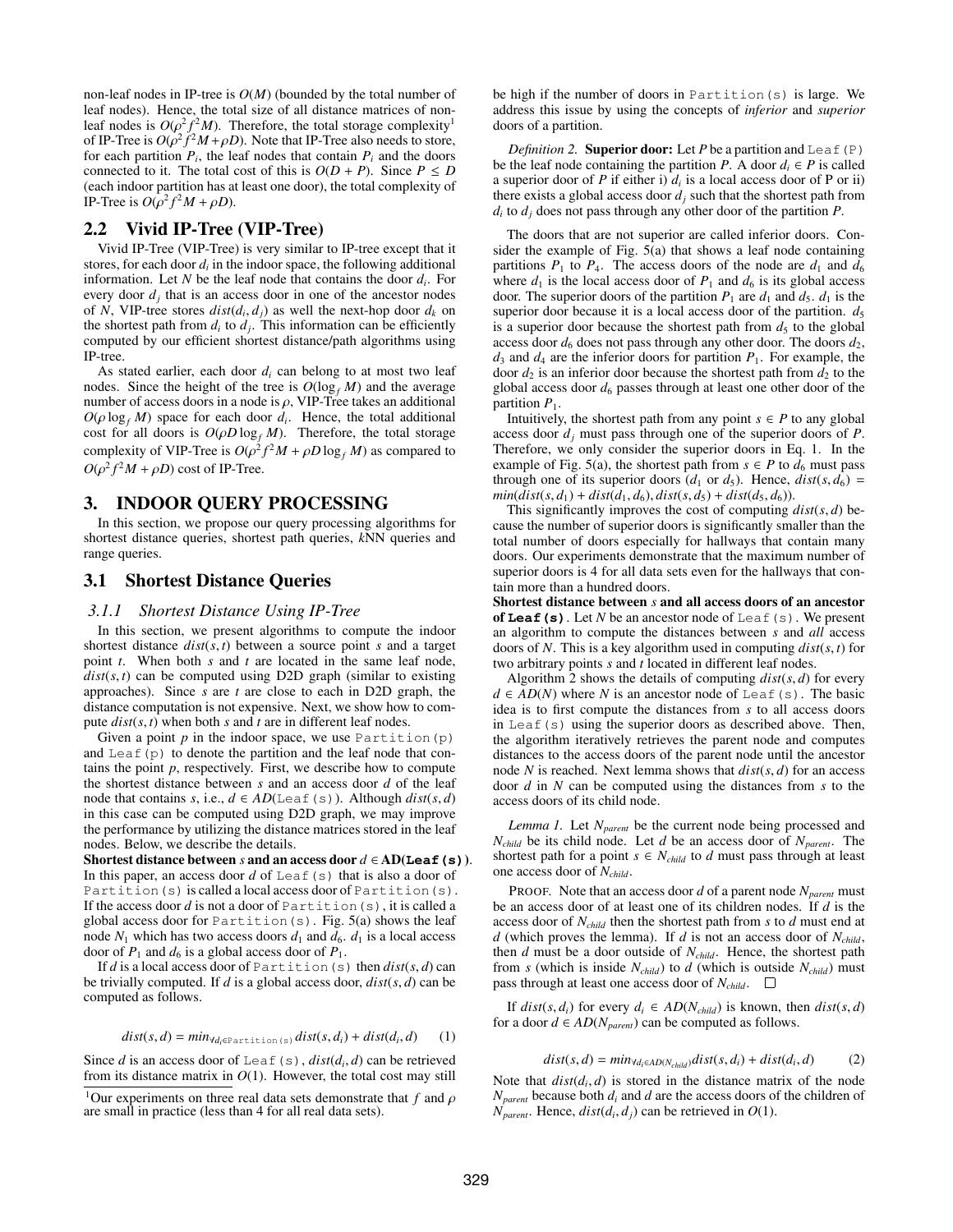Algorithm 2: getDistances (*s*, *N*)

**Input** : *s*: source, *N*: an ancestor node of *Leaf*(*s*) **Output** : *Distances*: shortest distance between *s* and every  $d \in AD(N)$ 1 Initialize  $N_{parent}$  to be the parent node of *Leaf(s)*;

- 
- 2 Initialize  $N_{child}$  to  $Leaf(s);$ <br>3 **while**  $N_{child}$  is not the same **while**  $N_{child}$  is not the same as  $N$  do
- 
- 4 **for** each unmarked  $d \in AD(N_{parent})$  **do**<br>5  $\left|$   $dist(s, d) = min_{\forall d \in AD(N_{multi})} dist(s, d_{i})\right|$
- $\begin{cases}\n\text{d} \text{is} \text{f}(s, d) = \min_{d \in AD(N_{child})} \text{dist}(s, d_i) + \text{dist}(d_i, d); \\
\text{mark } d \text{ and then insert } \text{dist}(s, d) \text{ in } \text{Distances if } d \in \text{Set}\n\end{cases}$ mark *d* and then insert *dist*(*s*, *d*) in *Distances* if  $d \in AD(N)$ ;
- 
- $\begin{array}{c|c}\n7 & N_{child} \leftarrow N_{parent}; \\
8 & N_{parent} \leftarrow parent\n\end{array}$  $N_{parent} \leftarrow$  parent node of  $N_{parent}$ ;







Although Algorithm 2 is self explanatory, we elaborate it with an example.

EXAMPLE 4 : Consider the example of Fig. 1 and Fig. 3 and assume that we want to compute the shortest distances between  $d_2$ and every access door of the root node  $N_7$  (i.e.,  $d_1$ ,  $d_7$  and  $d_{20}$ ). Leaf( $d_2$ ) is the node  $N_1$ . The algorithm assumes that  $dist(s, d)$ for every access door *d* of Leaf(s) has been computed as described above. For example,  $dist(d_2, d_1) = 2$  and  $dist(d_2, d_6) = 7$ have been computed (see Fig. 5(b)).

 $N_{parent}$  is initialized to be the parent node of  $N_1$  (i.e.,  $N_{parent}$  is  $N_5$ ). The shortest distance to each access door in  $N_5$  (e.g.,  $d_1$ ,  $d_7$ ) and  $d_{10}$ ) is then computed based on the distances from  $d_2$  to the access doors in  $N_1$ . For instance,  $dist(d_2, d_7) = min(dist(d_2, d_1) +$  $dist(d_1, d_7), dist(d_2, d_6) + dist(d_6, d_7)) = min(2 + 13, 7 + 4) = 11.$ Fig. 5(b) illustrates the processing of the algorithm where the incoming edges (thick arrows and broken lines) to a door demonstrate a possible path to the door and the thick arrows show the path that lead to minimum distance, e.g.,  $d_7$  has two incoming edges: one from  $d_1$  and the other from  $d_6$ . The shortest distance is  $dist(d_2, d_6) + dist(d_6, d_7) = 7 + 4 = 11$  and the edge between  $d_6$  and  $d_7$  is shown using a solid arrow. Similarly,  $dist(d_2, d_{10}) =$  $min(dist(d_2, d_1) + dist(d_1, d_{10}), dist(d_2, d_6) + dist(d_6, d_{10})) = 13.$ 

After  $dist(s, d)$  is computed for every access door  $d$  of  $N_{parent}$ , the algorithm iteratively retrieves the parent node of  $N_{parent}$  to compute distances from *s* to its access doors (see lines 7 and 8). In Fig. 5(b),  $N_7$  becomes  $N_{parent}$  and  $N_5$  becomes  $N_{child}$  and the distances to the access doors of  $N<sub>7</sub>$  are computed using the previously computed distances to the access doors of  $N_5$ . For example,  $dist(d_2, d_{20})$  is the the minimum of  $dist(d_2, d_1) + dist(d_1, d_{20}), dist(d_2, d_7) + dist(d_7, d_{20})$ and  $dist(d_2, d_{10}) + dist(d_{10}, d_{20})$ . The thick arrows show the shortest path from  $d_2$  to each access door.

If  $dist(s, d)$  for a door *d* in  $N_{parent}$  is already known because *d* is also an access door for  $N_{child}$ , its distance is not needed to be recomputed. Fig. 5(b) shows such doors in a rectangle drawn in broken lines, e.g.,  $dist(d_2, d_1)$  is computed at node  $N_1$  and it does not need to be recomputed when nodes  $N_5$  and  $N_7$  are accessed. In Algorithm 2, we mark each door  $d$  for which  $dist(s, d)$  has been computed (line 6) and only compute the distances from *s* to the doors that are not marked (line 4).  $\blacksquare$ 

Shortest distance between two arbitrary points *s* and *t*. Now, we are ready to describe how to compute  $dist(s, t)$  for two arbitrary points *s* and *t* located in different leaf nodes Leaf(s) and Leaf(t).

*Lemma 2.* Let  $LCA(s, t)$  be the lowest common ancestor node of Leaf(s) and Leaf(t). Let  $N_s$  (resp.  $N_t$ ) be the child of  $LCA(s, t)$  which is an ancestor of Leaf(s) (resp. Leaf(t)). The shortest path from *s* to *t* must path through at least one access door of  $N_s$  and at least one access door of  $N_t$ .

PROOF. We first show that *t* lies outside *Ns*. We prove this by contradiction. Assume that *t* is inside  $N_s$ . If *t* is inside  $N_s$  then *Ns* must be a common ancestor of the leaf nodes containing *s* and *t*. However, *Ns* is the child of the *lowest* common ancestor of Leaf(s) and Leaf(t). Hence,  $N_s$  cannot be a common ancestor which contradicts the assumption that  $t$  lies inside  $N_s$ .

Since *t* lies outside  $N_s$  and *s* lies inside  $N_s$ , the shortest path from  $s$  to  $t$  must pass through an access door of  $N<sub>s</sub>$  (by definition of access doors). Following the same reasoning, the shortest path from *s* to *t* must also pass through an access door of  $N_t$ .  $\Box$ 

Consider the example of Fig. 1 and Fig. 3 where  $s$  is in  $N_1$  and *t* is in  $N_4$ ,  $LCA(s, t)$  is the node  $N_7$ ,  $N_s$  is  $N_5$  and  $N_t$  is  $N_6$ . The shortest path between *s* to *t* must pass through an access door of  $N_5$  and an access door of  $N_6$ , e.g., the shortest path in Fig. 1 passes through  $d_{10}$  which is an access door for both  $N_5$  and  $N_6$ .

By using the above lemma, *dist*(*s*, *t*) can be computed as follows.

$$
dist(s,t) = min_{\forall d_i \in AD(N_s), \forall d_j \in AD(N_t)} dist(s, d_i) + dist(d_i, d_j) + dist(d_j, t)
$$
\n(3)

Note that  $dist(d_i, d_j)$  is stored in the distance matrix of  $LCA(s, t)$ because  $N_s$  and  $N_t$  are the child nodes of  $LCA(s, t)$  and  $d_i$  and  $d_j$ are the access doors of  $N_s$  and  $N_t$ , respectively.  $dist(s, d_i)$  for every  $d_i \in AD(N_s)$  and  $dist(d_i, t)$  for every  $d_i \in AD(N_t)$  can be computed using Algorithm 2. Algorithm 3 shows the details of computing  $dist(s, t)$  when *s* and *t* are in different leaf nodes.

| <b>Algorithm 3:</b> $dist(s, t)$ when s and t are in different leaf nodes |                             |                                                                              |  |  |
|---------------------------------------------------------------------------|-----------------------------|------------------------------------------------------------------------------|--|--|
|                                                                           |                             | $N_s \leftarrow$ ancestor of Leaf(s) and a child of LCA(Leaf(s), Leaf(t));   |  |  |
|                                                                           |                             | $2 N_t \leftarrow$ ancestor of Leaf(t) and a child of LCA(Leaf(s), Leaf(t)); |  |  |
|                                                                           | 3 getDistances $(s, N_s)$ ; | $/*$ Algorithm 2 $*/$ ;                                                      |  |  |
|                                                                           | 4 getDistances $(t, N_t)$ ; | $/*$ Algorithm 2 $*/$ ;                                                      |  |  |
|                                                                           |                             |                                                                              |  |  |

5 **return**  $min_{\forall d_i \in N_s, \forall d_j \in N_t} dist(s, d_i) + dist(d_i, d_j) + dist(d_j, t)$ 

Complexity Analysis. First, we evaluate the cost of Algorithm 2. Let  $\rho$  be the average number of access doors in a node. To compute the distance from  $s$  to a door  $d$  in a node  $N_{parent}$ , the algorithm considers paths through all access door in the child node *Nchild* (see Eq. (2)). Hence, the cost to compute the distance of one door at node  $N_{parent}$  is  $O(\rho)$  assuming that distances to every access door in *Nchild* are known. Hence, the total cost to compute distances from *s* to all doors in a node  $N_{parent}$  is  $O(\rho^2)$ . Let *h* be the number of nodes between Leaf(s) and the node *N*. The total cost for computing distances from *s* to every  $d \in AD(N)$  is  $O(h\rho^2)$ .

Recall that Algorithm 2 also requires computing distances between *s* and every access door of Leaf(s). Let  $\alpha$  be the average number of superior doors in a partition. The cost to compute distances from *s* to every access door in Leaf(s) is  $O(\alpha \rho)$ . Hence, the total cost of Algorithm 2 is  $O(h\rho^2 + \alpha \rho)$ .

Now, we evaluate the total cost of Algorithm 3. The cost of line 5 of the algorithm is  $O(\rho^2)$  because each of  $N_s$  and  $N_t$  has  $O(\rho)$ access doors. Also, the algorithm makes two calls to Algorithm 2. Therefore, the total cost of the algorithm is the same as that of Algorithm 2, i.e.,  $O(h\rho^2 + \alpha \rho)$ . Since  $\alpha$  and  $\rho$  both are very small values and  $\alpha \approx \rho$ , we simplify the complexity to  $O(h\rho^2)$ . Note that *h* is bounded by the height of the tree which is  $O(\log_f M)$  where M is the number of leaf nodes in the tree.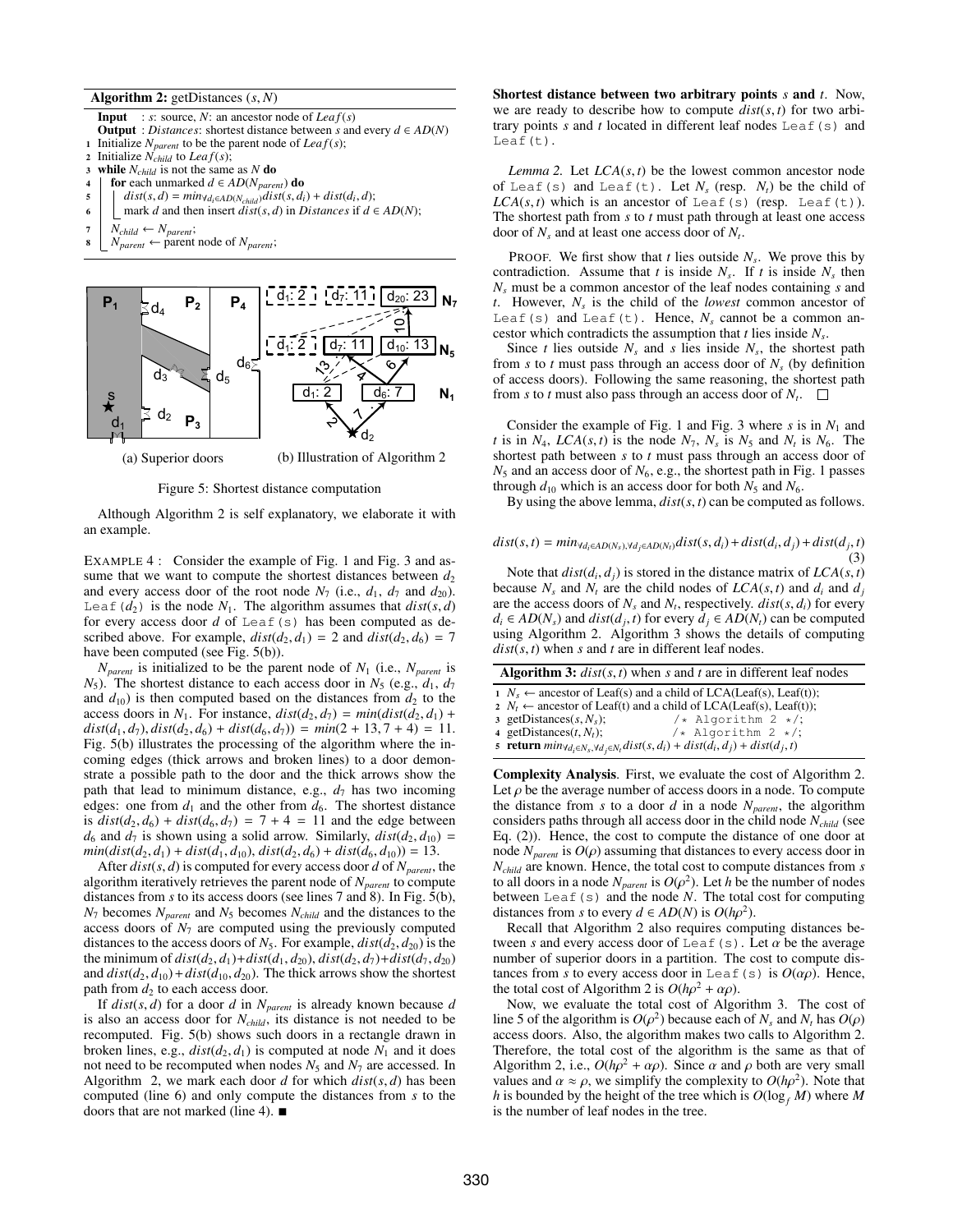### *3.1.2 Shortest Distance Using VIP-Tree*

The shortest distance computation using VIP-tree is similar except that we modify Algorithm 2 that computes the distances from *s* to all access doors of an ancestor node *N*. Let *SUP* denote the set of superior doors of Partition(s). Then, *dist*(*s*, *d*) for an access door *d* of an ancestor node *N* is  $dist(s, d) = min_{\forall d_i \in SUP}dist(s, d_i)$  +  $dist(d_i, d)$ . Recall that VIP-Tree stores distances between  $d_i$  to all access doors of its ancestor nodes. Hence,  $dist(d_i, d)$  can be retrieved in *O*(1).

Let  $\alpha$  be the average number of superior doors. The total cost of the modified Algorithm 2 is  $O(\alpha \rho)$  as compared to  $O(h\rho^2 + \alpha \rho)$ cost of the original Algorithm 2 used by IP-tree. For VIP-Tree, Algorithm 3 uses the modified Algorithm 2 and this reduces the overall cost for VIP-tree to  $O(\rho^2 + \alpha \rho)$  from  $O(h\rho^2 + \alpha \rho)$ . This can be simplified to  $O(\rho^2)$  considering that  $\alpha \approx \rho$ .

### 3.2 Shortest Path Queries

#### *3.2.1 Shortest Path Using IP-Tree*

As described earlier, if both *s* and *t* are in the same leaf node we use an expansion similar to Dijkstra's algorithm on the D2D graph to compute  $dist(s, t)$ . Thus, the actual shortest path can be easily maintained during the computation of *dist*(*s*, *t*). Next, we describe how to recover shortest path when *s* and *t* are in different leaf nodes.

During the shortest distance computation (Algorithm 3), we maintain the intermediate doors on the path accessed by the algorithm. This gives a partial shortest path. For example, in the example of Fig. 5(b), the partial shortest path from  $d_2$  to  $d_{20}$  is  $d_2 \rightarrow d_6 \rightarrow$  $d_{10} \rightarrow d_{20}$  (see thick arrows). Next, we describe how to decompose these edges to recover the complete shortest path.

An edge  $d_i \rightarrow d_j$  is called a final edge if the shortest path from  $d_i$ to  $d_i$  does not contain any other door. Otherwise, the edge  $d_i \rightarrow d_j$ is called a partial edge. We recursively decompose each partial edge  $d_i \rightarrow d_j$  on the partial shortest path until each decomposed edge is a final edge. In this section, when we say a door  $d_i$  is an access door without referring to any specific node, it means that  $d_i$  is an access door of at least one node in the tree. Algorithm  $4$ describes how to decompose an edge  $d_i \rightarrow d_j$ .

Algorithm 4: Decompose $(d_i \rightarrow d_j)$ 

|          | 1 if $d_i$ and $d_j$ both are non-access doors then<br>2 $d_i \rightarrow d_j$ is a final edge; $\prime *$ Lemmas 4 and 6 $*/;$                                                               |
|----------|-----------------------------------------------------------------------------------------------------------------------------------------------------------------------------------------------|
|          | 3 else<br>4   if $d_i$ and $d_j$ both are access doors <b>then</b><br>5   $\mid N \leftarrow$ the lowest common ancestor of $d_i$ and $d_j$ ;                                                 |
|          | 6 <b>else</b> // only one of $d_i$ and $d_j$ is access door<br>7   $N \leftarrow$ <b>leaf node containing</b> $d_i \& d_j$ ; /* Lemmas 4 and 7                                                |
| 10       | 8 Let $d_k$ be the next-hop door of $d_i$ and $d_j$ in the distance matrix of $N$ ;<br>9 if $d_k$ is NULL then<br>$\vert \quad d_i \rightarrow d_j$ is a final edge;<br>/* Lemma $3 \star$ /; |
| 11<br>12 | else<br>$\mathcal{L}$ Return $d_i \rightarrow d_k \rightarrow d_j;$                                                                                                                           |
|          |                                                                                                                                                                                               |

If both  $d_i$  and  $d_j$  are non-access doors then it can be proved that  $d_i \rightarrow d_j$  is a final edge (Lemmas 4 and 6 in Section 3.2.2). Note that  $d_i \rightarrow d_j$  is either an edge returned by Algorithm 3 or an edge resulting from decomposition of another edge by Algorithm 4. The proof is non-trivial and is given in the next section.

If both  $d_i$  and  $d_j$  are the access doors (line 4 of Algorithm 4), we will use the distance matrix of the lowest common ancestor node *N* of Leaf( $d_i$ ) and Leaf( $d_j$ ). Otherwise, if only one of  $d_i$  and  $d_j$ is an access door, we will use the distance matrix of the leaf node *N* that contains both  $d_i$  and  $d_j$ . Lemmas 4 and 7 in the next section prove that, for each such edge  $d_i \rightarrow d_j$  considered by Algorithm 4, we can always find both  $d_i$  and  $d_j$  in the same leaf node N.

Let *N* be the node as described above. We look up the distance matrix of *N* and retrieve the next-hop door  $d_k$  for the entry corresponding to  $d_i$  and  $d_j$ . The shortest path  $d_i \rightarrow d_j$  is then decomposed to  $d_i \rightarrow d_k \rightarrow d_j$ . If  $d_k$  is NULL then  $d_i \rightarrow d_j$  is a final edge and does not need to be decomposed (as we prove later in Lemma 3).

EXAMPLE 5 : Suppose we want to decompose  $d_{10} \rightarrow d_{20}$ . The lowest common ancestor of  $d_{10}$  and  $d_{20}$  is  $N_6$  (see Fig. 3). The next-hop door for  $d_{10}$  and  $d_{20}$  in the distance matrix of  $N_6$  is  $d_{15}$ . Therefore,  $d_{10} \rightarrow d_{20}$  is decomposed into  $d_{10} \rightarrow d_{15} \rightarrow d_{20}$ . The algorithm then tries to decompose  $d_{10} \rightarrow d_{15}$  using the lowest common ancestor  $N_3$  of  $d_{10}$  and  $d_{15}$ . The next-hop door of  $d_{10}$  and  $d_{15}$  in the distance matrix of  $N_3$  is NULL. Therefore,  $d_{10} \rightarrow d_{15}$  is a final edge. Similarly,  $d_{15} \rightarrow d_{20}$  is also a final edge.

Now, assume we want to decompose  $d_2 \rightarrow d_6$ . Since only  $d_6$  is an access door, we find the leaf node  $N_1$  that contains both  $d_2$  and  $d_6$ . The next-hop door from  $d_2$  to  $d_6$  in the distance matrix of  $N_1$ is  $d_3$ . Hence,  $d_2 \rightarrow d_6$  is decomposed to  $d_2 \rightarrow d_3 \rightarrow d_6$ .  $d_2 \rightarrow d_3$ is a final edge because both  $d_2$  and  $d_3$  are non-access doors. We decompose  $d_3 \rightarrow d_6$  to  $d_3 \rightarrow d_5 \rightarrow d_6$  in a similar way using the distance matrix of  $N_1$ .  $d_3 \rightarrow d_5$  is a final edge because both  $d_3$ and  $d_5$  are non-access doors.  $d_5 \rightarrow d_6$  is a final edge because the next-hop door for  $d_5$  and  $d_6$  in the distance matrix of  $N_1$  is NULL. Hence,  $d_2 \rightarrow d_6$  is decomposed to  $d_2 \rightarrow d_3 \rightarrow d_5 \rightarrow d_6$ .

A key property of Algorithm 4 is that if only one of  $d_i$  and  $d_j$  is an access door (see line 6) then there always exists a leaf node *N* that contains both  $d_i$  and  $d_j$ . We prove this later in Section 3.2.2. This property is made possible due to the special way we store next-hop door  $d_k$  for leaf nodes. Specifically, recall that if the shortest path from  $d_i$  to  $d_j$  passes outside of the leaf node N then next-hop door  $d_k$  is not any ordinary first door on the shortest path from  $d_i$  to  $d_j$ but  $d_k$  is the first access door on the shortest path from  $d_i$  to  $d_j$ . As shown in the next example, the above property cannot be ensured if  $d_k$  is not selected this way.



Figure 6: Choosing next-hop door for leaf nodes

EXAMPLE  $6$ : Consider the example of Fig. 6 that shows three leaf nodes  $N_1$ ,  $N_2$  and  $N_3$ . Suppose that we are creating the distance matrix of leaf node  $N_2$  that contains two access doors  $d_2$  and  $d_5$ . Assume that the shortest path from  $d_2$  to  $d_5$  is  $d_2 \rightarrow d_3 \rightarrow d_4 \rightarrow d_5$ due to some obstacles inside  $N_2$ . Note that  $d_3$  is the first door on the shortest path. If we choose  $d_3$  as the next-hop door, the edge  $d_2 \rightarrow d_5$  will be decomposed into  $d_2 \rightarrow d_3 \rightarrow d_5$ . Now, if we try to decompose  $d_3 \rightarrow d_5$ , there does not exist any leaf node that contains both  $d_3$  and  $d_5$  ( $d_3$  is a non-access door and  $d_5$  is an access door). Hence, Algorithm 4 will fail to decompose it. To address this, we choose  $d_4$  as the next-hop door which is the first access door on the shortest path. Hence,  $d_2 \rightarrow d_5$  is decomposed to  $d_2 \rightarrow d_4 \rightarrow d_5$ . Note that  $d_2$ ,  $d_4$  and  $d_5$  all are access doors and each edge can be further decomposed using the distance matrix of the least common ancestor node (at line 4).  $\blacksquare$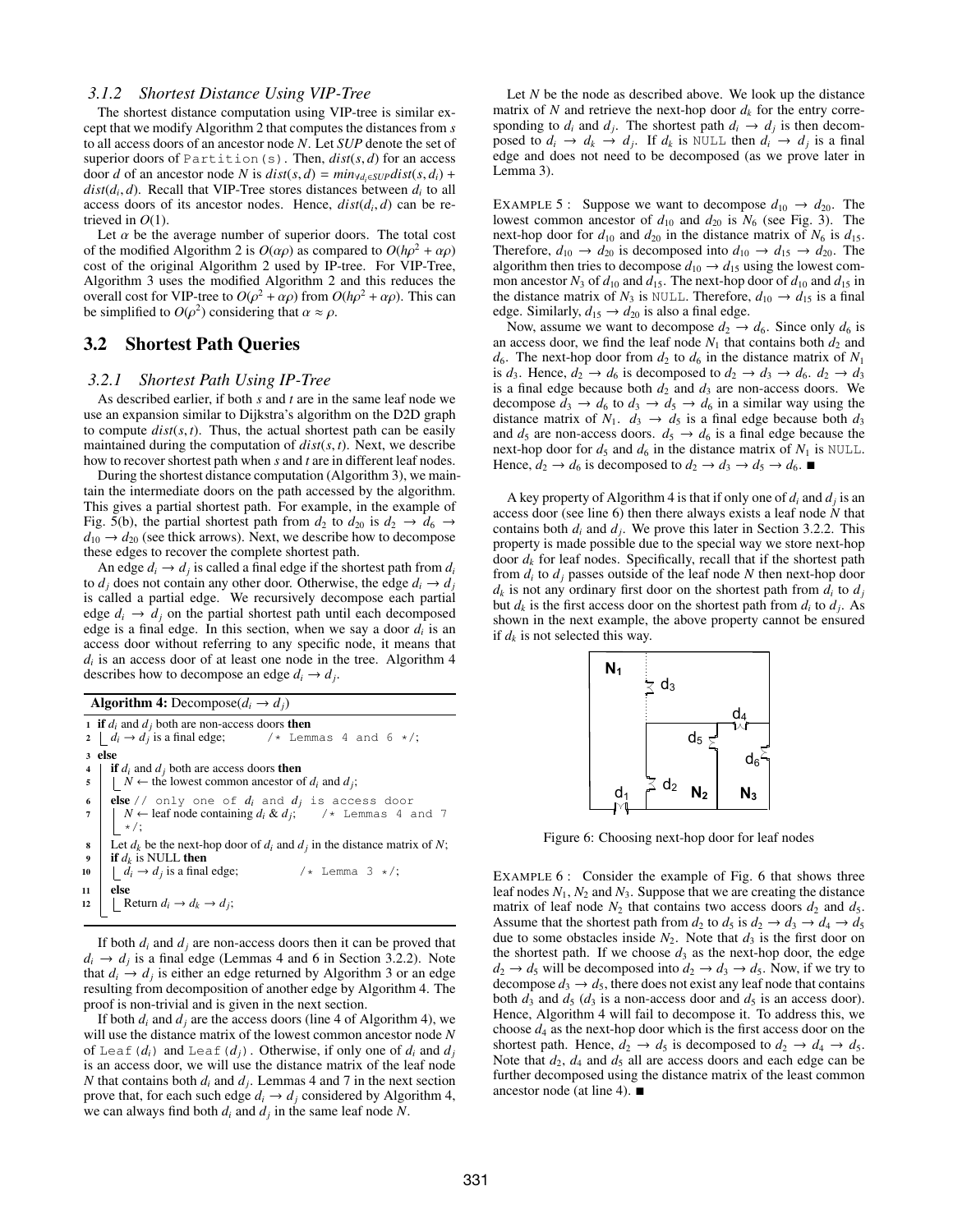#### *3.2.2 Proof of correctness*

In this section, we prove the correctness of Algorithm 4. First we show that  $d_i \rightarrow d_j$  is a final edge if  $d_k$  is NULL (line 10).

*Lemma 3.* The next-hop door  $d_k$  for  $d_i$  and  $d_j$  in the distance matrix of *N* can only be NULL if  $d_i \rightarrow d_j$  is a final edge.

**PROOF.** If *N* is a leaf level node and  $d_k$  is NULL then there does not exist any other door on the shortest path from  $d_i$  to  $d_j$  because the distance matrices for the leaf nodes are computed using the original D2D graph. Hence,  $d_i \rightarrow d_j$  is a final edge. Next, we show that  $d_k$  cannot be NULL if *N* is a non-leaf node.

We prove this by contradiction. Let the lowest common ancestor node *N* be a non-leaf node at level *l* > 1 of the tree. Recall that the distance matrix of a node *N* at level *l* is computed using the level-*l* graph  $G_l$ . The vertices in  $G_l$  are the access doors of the level  $l-1$ nodes and an edge is created between two doors  $d_i$  and  $d_j$  if both doors are the access doors of the same node at level  $l-1$ . Note that  $d_k$  can only be NULL if there exists an edge between  $d_i$  and  $d_j$  in  $G_l$ . This implies that both  $d_i$  and  $d_j$  are the access doors of the same node  $N'$  at level  $l-1$  of the tree. However, if this is the case then  $N$ cannot be a lowest common ancestor because *N'* is also a common ancestor at a lower level.  $\square$ 

Next, we need to show that, for each edge  $d_i \rightarrow d_j$  considered by Algorithm 4, the following two conditions hold: (1)  $d_i \rightarrow d_j$  is a final edge if both  $d_i$  and  $d_j$  are non-access doors (line 2); (2)  $d_i$ and *dj* can both be found in the same leaf node *N* if only one of  $d_i$  and  $d_j$  is an access door (line 7). Note that the edges considered by Algorithm 4 are either the edges on the partial shortest path maintained during the execution of Algorithm 3 or the edges decomposed earlier by Algorithm 4 itself. First, we prove the above two conditions for each edge on the partial shortest path maintained by Algorithm 3.

*Lemma 4.* Let  $d_i \rightarrow d_j$  be an edge returned by Algorithm 3. (1)  $d_i \rightarrow d_j$  is a final edge if both  $d_i$  and  $d_j$  are non-access doors; (2)  $d_i$ and  $d_j$  can both be found in the same leaf node  $N$  if only one of the  $d_i$  and  $d_j$  is an access door.

**PROOF.** Each of  $d_i$  and  $d_j$  at line 5 of Algorithm 3 is an access door, e.g.,  $d_i \in AD(N_s)$  and  $d_i \in AD(N_t)$ . Similarly, Algorithm 2 (which is called by Algorithm 3) also considers only the access doors along the path except when the distance from *s* (resp. *t*) to the access doors of Leaf(s) (resp. Leaf(t)) is to be computed. Hence, the lemma is only applicable for the case when the distances from *s* (resp. *t*) to every access door  $d_i$  of Leaf(s) (resp. Leaf(t)) are computed. This is because both doors are access doors for each other edge. We prove the lemma for the case when distance from *s* to  $d_i \in AD(\text{Leaf}(s))$  is computed. The proof for the distance from  $d_i$  to  $t$  is similar.

Note that the shortest path from *s* to  $d_i$  is  $s \rightarrow d_i \rightarrow d_j$  where  $d_i$  is a door in Partition(s) (see Eq. (1)). The edge  $d_i \rightarrow d_j$ contains one access door  $(d<sub>j</sub>)$  and it is easy to see that both  $d<sub>i</sub>$  and  $d_i$  are in the same leaf node Leaf(s) - this proves (2). Now, we prove (1) by showing that every edge on the shortest path from *s* to *di* is a final edge. Recall that we compute the shortest path between two points in the same leaf node using a Dijkstra's like expansion on the original D2D graph. Hence, every edge on the shortest path from  $s \rightarrow d_i$  is a final edge.  $\Box$ 

Next, we prove the two conditions for the edges that are obtained as a result of decomposing another edge by Algorithm 4. First, we show that the two conditions are only applicable to an edge if it is decomposed by Algorithm 4 using a leaf node *N* at line 8.

*Lemma 5.* Assume we decompose  $d_i \rightarrow d_j$  into  $d_i \rightarrow d_k \rightarrow d_j$ as described in Algorithm 4. If  $N$  is a non-leaf node then  $d_i$ ,  $d_k$  and *dj* all are access doors.

PROOF. Assume that the lowest common ancestor node *N* of *di* and  $d_i$  is at level  $l > 1$  of the tree. Recall that the distance matrix of nodes at level  $l > 1$  is created using a graph  $G_l$  that contains the access doors of nodes at level  $l-1$ . Hence,  $d_k$  is an access door of a node at level  $l - 1$ . Note that N can only be a non-leaf node if both  $d_i$  and  $d_j$  are access doors. Hence,  $d_i$ ,  $d_j$  and  $d_k$  all are access doors.  $\square$ 

Next, we prove the condition (1) for each edge decomposed by Algorithm 4.

*Lemma 6.* Assume we decompose  $d_i \rightarrow d_j$  into  $d_i \rightarrow d_k \rightarrow d_j$ as described in Algorithm 4. Each edge in  $d_i \rightarrow d_k \rightarrow d_j$  satisfies the following: if both doors in the edge are non-access doors then the edge is a final edge.

PROOF. As stated in Lemma 5, if *N* is a non-leaf node then *di*,  $d_k$  and  $d_i$  all are access doors and this lemma is not applicable. Therefore, this lemma only applies when *N* is a leaf node.

Since at least one of *di* and *dj* is an access door for each *partial* edge  $d_i \rightarrow d_j$  considered by Algorithm 4 (Lemma 4), this lemma is only applicable to either  $d_i \rightarrow d_k$  (assuming  $d_i$  is a non-access door) or  $d_k \rightarrow d_j$  (assuming  $d_j$  is a non-access door). Without loss of generality, assume that *di* is a non-access door. The lemma is not applicable to  $d_k \to d_j$  because  $d_j$  is an access door. We prove the lemma for  $d_i \rightarrow d_k$ .

Since  $d_i$  is a non-access door and  $d_i$  is an access door, Algorithm 4 decomposes  $d_i \rightarrow d_j$  by retrieving the next-hop door  $d_k$ from the distance matrix of the leaf node *N* that contains both *di* and  $d_j$ . If  $d_k$  is an access door (e.g., shortest path from  $d_i$  to  $d_j$ passes outside of *N*) then the lemma is not applicable on  $d_i \rightarrow d_k$ because at least one door is an access door. If  $d_k$  is not an access door then it is the next-hop door computed using the original D2D graph for the leaf node *N*. Hence,  $d_i \rightarrow d_k$  is a final edge.  $\Box$ 

The nex lemma proves the condition (2) for each edge decomposed by Algorithm 4.

*Lemma 7.* Assume we decompose  $d_i \rightarrow d_j$  into  $d_i \rightarrow d_k \rightarrow d_j$ as described in Algorithm 4. Each edge in  $d_i \rightarrow d_k \rightarrow d_j$  satisfies the following: if only one of the doors is an access door then both doors can be found in the same leaf node.

PROOF. As stated in Lemma 5, if *N* is a non-leaf node then *di*,  $d_k$  and  $d_j$  all are access doors and this lemma is not applicable. Therefore, this lemma only applies when *N* is a leaf node.

If the shortest path from  $d_i$  to  $d_j$  lies entirely inside N then  $d_k$  is always inside *N*. This implies that  $d_i$ ,  $d_j$  and  $d_k$  all are inside the same leaf node *N*. If the shortest path from  $d_i$  to  $d_j$  passes outside of  $N$  then, as stated earlier,  $d_k$  is always chosen to be an access door. Since at least one of  $d_i$  and  $d_j$  is an access door, the lemma is only applicable to one of  $d_i \rightarrow d_k$  and  $d_k \rightarrow d_j$  (because both doors in the other edge are access doors). Without loss of generality, assume that  $d_i$  is a non-access door. We prove the lemma for  $d_i \rightarrow d_k$ . Since  $d_i$  is a non-access door of the leaf node N then  $d_k$  must be an access door of *N* because the shortest path from *di* which is inside *N* cannot go out of *N* without passing through an access door of *N*. Hence, both  $d_i$  and  $d_k$  can be found in the leaf node *N*.  $\Box$ 

#### *3.2.3 Complexity Analysis*

Let *w* be the number of doors on the shortest path from *s* to *t*. The algorithm needs to find the lowest common ancestor for  $O(w)$  pairs of doors. Finding the lowest common ancestor for a single pair of doors takes at most  $O(\log_f M)$  - the height of the IP-tree. Hence, the algorithm takes  $O(w \log_f M)$  in addition to the cost of shortest distance query. Therefore, the total cost of the shortest path query is  $O(w \log_f M + \rho^2 \log_f M)$ .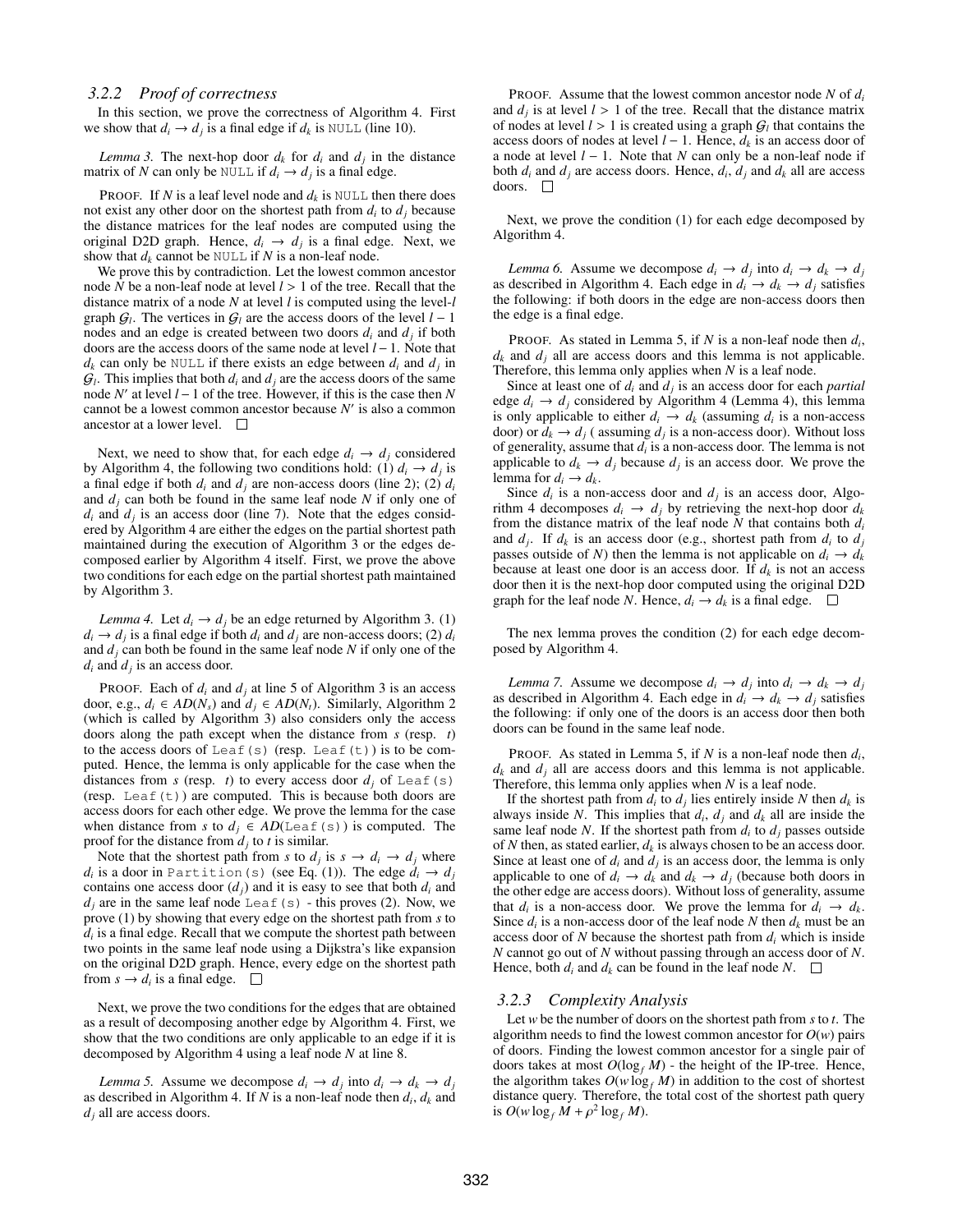### 3.3 Shortest Path Using VIP-Tree

Recall that VIP-Tree stores, for each door *di* in indoor space, its distance and next-hop door to every access door  $d_i$  of each of its ancestor node *N*. Similar to the leaf node distance matrices, the next-hop door  $d_k$  is the first access door on the shortest path from  $d_i$  to  $d_j$  if the shortest path from  $d_i$  to  $d_j$  passes outside of N. In this case,  $d_i \rightarrow d_j$  is decomposed to  $d_i \rightarrow d_k \rightarrow d_j$  and these edges are further decomposed in a way similar to IP-Tree.

If the shortest path from  $d_i$  to  $d_j$  lies entirely inside N then  $d_k$  is the first door on the shortest path from  $d_i$  to  $d_j$ . In this case,  $d_i \rightarrow d_j$ is decomposed to  $d_i \rightarrow d_k \rightarrow d_j$  where  $d_i \rightarrow d_k$  is a final edge and  $d_k \rightarrow d_i$  can be further decomposed. Note that  $d_k$  is inside the node *N* and the next-hop door for  $d_k \to d_j$  can be found because  $d_j$  is an access door of an ancestor of Leaf  $(d_k)$ .

The worst case cost of the shortest path recovery is  $O(w \log_f M)$ assuming that for each edge  $d_i \rightarrow d_j$ , the shortest path passes outside of *N*. This is because in this case the algorithm needs to find the lowest common ancestor for the decomposed edge  $d_k \rightarrow d_i$ . However, we remark that this worst case scenario is very rare in practice and, in almost all cases, the shortest path passes within *N*. Hence, the expected complexity of shortest path recovery is  $O(w)$ . The total expected cost for shortest path algorithm using VIP-Tree is then  $O(\rho^2 + w)$ .

### 3.4 Querying Indoor Objects

Indexing Indoor Objects. Given a set of objects *O*, we embed it with IP-Tree and VIP-Tree as follows. For each object  $o \in O$ located in a partition *P*, we record a pointer to the leaf node of the tree that contains the partition *P*. Furthermore, for each access door *di* of a leaf node *N*, we maintain the list of objects located in *N* sorted on their distances from *di*. This allows efficient computation of distances from a given query point to the objects in a leaf node. *k* Nearest Neighbors (*k*NN) Queries. Algorithm 5 presents the details of computing *k*NNs using our proposed index structures. It is a standard best-first search algorithm widely used on various branch and bound structures such as R-tree, Quad-tree etc.

Algorithm 5: *k* Nearest Neighbors **Input** : *q*: query point, *k* **Output** :  $k$ NNs 1  $d^k = \infty$ ; /\*  $d^k$  is distance to current  $k^{th}NN$  \*/;<br>2 getDistances(q,root); /\* Algorithm 2 \*/; 2 getDistances(q,root);  $/*$  Algorithm 2  $*/$ ;<br>3 Initialize a heap H with root of the tree: Initialize a heap  $H$  with root of the tree; <sup>4</sup> while *H* is not empty do <sup>5</sup> de-heap a node *N* from heap; if  $mindist(q, e) > d^k$  then  $7$  | return  $kNN$ ;  $\mathbf{s}$  **if** *N* is a non-leaf node then 9 for each child  $N'$  of  $N$  do 10 if  $N'$  contains objects to if  $N'$  contains objects then <sup>11</sup> insert *N*0 in heap with *mindist*(*q*, *N*0 ); <sup>12</sup> else 13  $\left| \right|$  Use objects in *N* to update *k*NN and  $d^k$ ;

The algorithm requires computing  $mindist(q, N)$  for different nodes in the tree.  $mindist(q, N)$  is the minimum distance from the query *q* to any point in the node *N*. *mindist*(*q*, *N*) is zero if *q* is in a partition contained in the sub-tree of the node *N*. If *N* does not contain *q*, then *mindist*( $q$ ,  $N$ ) is the minimum distance from  $q$  to an access door of the node *N*, i.e., *mindist*(*q*, *N*) =  $min_{d \in AD(N)}dist(q, d)$ . A straightforward way to compute  $mindist(q, N)$  is to use Algorithm 3. Next, we show that we could optimize  $mindist(q, N)$  for branch and bound algorithms because these algorithms access the nodes in a particular order.

*Lemma 8.* Let  $N_1$  and  $N_2$  be the two sibling nodes. If  $N_1$  contains *q* then *dist*(*q*, *d<sub>i</sub>*) for any access door  $d_i \in AD(N_2)$  is  $\min_{\forall d_i \in AD(N_1)}$  $dist(q, d_i) + dist(d_i, d_i).$ 

PROOF. Note that the only common points between two sibling nodes may be the common access doors. If *q* is located at a common access door  $d_i$  then the proof is obvious. If  $q$  is not located at a common access door then it must be located outside  $N_2$  (because *q* is inside  $N_1$ ). Hence, the shortest path from *q* to any access door  $d_i$  of  $N_2$  must pass through at least one access door of  $N_1$ . Hence,  $dist(q, d_i) = min_{\forall d_i \in AD(N_1)}dist(q, d_j) + dist(d_i, d_j).$ 

Note that  $dist(d_i, d_j)$  can be retrieved from the distance matrix of the parent node of  $N_1$  and  $N_2$ .

*Lemma 9.* If  $N_1$  does not contain  $q$  and  $N_2$  is a child of  $N_1$  then  $dist(q, d_i)$  for any access door  $d_i \in AD(N_2)$  is  $min_{\forall d_i \in AD(N_1)} dist(q, d_i)$ +  $dist(d_i, d_j)$ .

PROOF. Since *q* is outside  $N_1$  and  $N_2$  is inside  $N_1$ , the shortest path from *q* to a door  $d_i \in N_2$  must pass through at least one access door  $d_i$  of  $N_1$ . Hence,  $dist(q, d_i) = min_{\forall d_i \in AD(N_1)} dist(q, d_i) +$  $dist(d_i, d_j)$ .  $\Box$ 

Note that if  $dist(q, d_i)$  for every access door  $d_i$  of  $N_1$  is already known, then *mindist*(*q*, *N*<sub>2</sub>) can be computed in  $O(\rho^2)$  using Lemma 8 or Lemma 9. Below are the details.

At line 2 of Algorithm 5, we compute distance from *q* to each access door of the root node by calling Algorithm 2. Note that Algorithm 2 computes distances from *q* to all access doors of each ancestor node of Leaf  $(q)$  in the process. We maintain these distances for each ancestor node of Leaf(q). Now, when a child node  $N'$ of a node *N* is to be inserted in the heap at line 11, *mindist* $(q, N')$ can be computed using either Lemma 8 or Lemma 9.

Specifically, if *N* contains *q* then this implies that at least one sibling  $N_{sib}$  of  $N'$  contains  $q$ . Since we already know distances from  $q$  to every access door of  $N_{sib}$  (because it is an ancestor of Leaf(q)), Lemma 8 can be applied to compute  $mindist(q, N')$ . On the other hand, if *N* does not contain *q* then Lemma 9 is applied. Hence, *mindist*(*q*, *N'*) can be easily computed in  $O(\rho^2)$  for each node accessed by the algorithm.

Range Queries Given a range *r*, a range query returns every object  $o \in O$  for which  $dist(q, o) \leq r$ . The algorithm to process range queries is very similar to Algorithm 5 except that *d<sup>k</sup>* is set to *r* and all objects in a node *N* are returned if the furthest object in the node is within the range *r*. We omit the details due to the space limitations.

### 4. EXPERIMENTS

#### 4.1 Experimental Settings

Indoor Space. We use three real data sets: Melbourne Central [4], Menzies building [5] and Clayton Campus [6]. Melbourne Central is a major shopping centre in Melbourne and consists of 297 rooms spread over 7 levels (including ground and lower ground levels). Menzies building is the tallest building at Clayton campus of Monash University consisting of 14 levels (including basement and ground floor) and 1306 rooms. The Clayton data set corresponds to 71 buildings (including multilevel car parks) in Clayton campus of Monash University. We obtained the floor plans of all buildings and manually converted them to machine readable indoor venues. Coordinates of the buildings are obtained by using Open-StreetMap and the sizes of indoor partitions (e.g., rooms, hallways) are determined. A three dimensional coordinate system is used where the first two represent *x* and *y* coordinates of indoor entities (e.g., rooms, doors) and the third represents the floor number. For Clayton data set, the D2D graph also contains edges between the entry/exit doors of different buildings where the weight corresponds to the outdoor distance between the doors.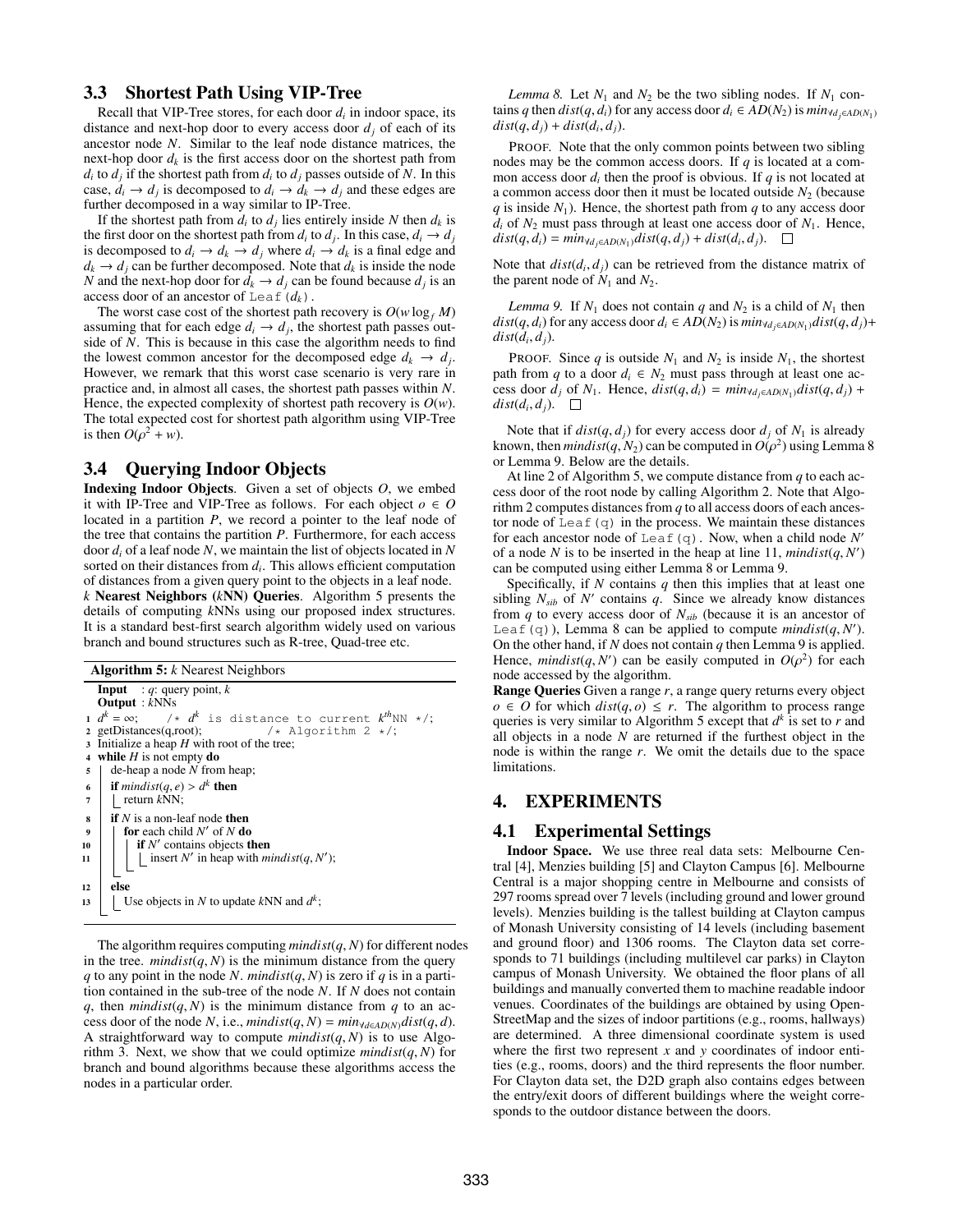To evaluate the algorithms on even larger data sets, we extend Melbourne Central (denoted as MC), Menzies building (denoted as Men) and Clayton (denoted as CL) by replication. Table 2 gives details of the real indoor venues and the larger replicated venues. For example, MC-2 indicates that a replica of Melbourne Central is placed on top of the original building. CL-2 denotes that each building in the Clayton campus has been replicated to increase its size by two. The replicas are connected with the original buildings by stairs. The number of edges shown in Table 2 corresponds to the total number of edges in the D2D graph for each indoor space. The distance matrix used by the state-of-the-art indoor technique cannot be built on the venues larger than Men-2.

Table 2: Indoor venues used in experiments

| <b>Datasets</b> | <b>Description</b>    | # doors | # rooms | $#$ edges  |
|-----------------|-----------------------|---------|---------|------------|
| MC              | Melbourne Central     | 299     | 297     | 8,466      |
| $MC-2$          | 2 times MC            | 600     | 597     | 16.933     |
| Men             | Menzies building      | 1,368   | 1,306   | 56,035     |
| $Men-2$         | 2 times Men           | 2,738   | 2.613   | 112,114    |
| CL.             | <b>Clayton Campus</b> | 41,392  | 41,100  | 6,700,272  |
| $CL-2$          | 2 times CL            | 83,138  | 82,540  | 13,400,884 |

Competitors. All algorithms are implemented in C++ on a PC with 8GB RAM and Intel Core I5 CPU running 64-bit Ubuntu. We compare our proposed indexes (IP-Tree and VIP-Tree) with the following competitors.

*Distance Matrix (DistMx)*. As described earlier, the shortest distance and shortest path queries can be efficiently computed using a distance matrix that materializes distances between all pairs of doors in the space.

*Distance-aware model (DistAw) [19]*. We also compare our algorithm with the state-of-the-art indoor query processing index called distance-aware model (shown as DistAw). For shortest distance/path queries, DistAw uses only an extended graph based on the accessibility base graph. For *k*NN and range queries, DistAw model also proposes to use DistMx to speed up the query processing. In the experiments, we use DistAw++ to denote the algorithm that exploits DistMx (requiring an additional  $O(D^2)$  space). We use DistAw to denote the algorithm that does not required DistMx.

*ROAD [17] and G-tree [28]*. We also compare our algorithm with the state-of-the-art indexes for spatial query processing on road networks (G-tree and ROAD). These indices are constructed by passing the D2D graph as input and the query processing algorithms are adapted to suit indoor query processing. For each indoor venue, we experimentally choose the best value for the parameter  $\tau$  in G-tree.

Queries and Objects. To evaluate the performance for shortest distance/path queries, 10, 000 pairs of source and target points are randomly generated in the indoor space. To evaluate *k*NN and range queries, 10, 000 query points are randomly generated in the indoor space. We use washrooms in the buildings as the objects (e.g., the query is to find the nearest washroom). The number of washrooms in Men-2 is 50. We also generate synthetic object sets consisting of 10, 50, 100 and 500 objects - 50 is the default value. We choose a small set of objects because the *k*NN queries are more challenging for smaller object sets (as also reported in existing work on road networks [9]). This is because a larger area is to be explored to compute the *k*NNs when the number of objects is small. Furthermore, we believe that the real world scenarios for *k*NN queries contain a small number of objects, e.g., ATM machines, washrooms, charging-kiosks etc. *k* is varied from 1 to 10 and the default value of  $k$  is 5. The range is varied from 50 to 1000 meters and the default value is 100 meters. The figures report average query processing cost for each algorithm.

Choosing *t* for IP-Tree and VIP-Tree. We evaluated the effect of the minimum degree *t* (see Algorithm 1) on our indexes and found that the best performance is achieved for  $t = 2$ . Fig. 7 shows the index construction cost and query time of VIP-tree on Clayton



Figure 7: Effect of minimum degree *t* on VIP-Tree

data set. The construction time and construction cost increases as *t* increases mainly because the size of distance matrices increases which requires more storage and more computation time to materialize the distances. The size of *t* does not affect the query time for shortest distance queries mainly because the cost is independent of the height of the tree – recall that VIP-tree computes shortest distance in  $O(\rho^2)$  and  $\rho$  is not affected by *t*. The cost of *kNN* query increases with *t* mainly because fewer nodes can be pruned when *t* is large which requires the algorithm to access a larger number of nodes. The trend for IP-tree are similar. In the rest of the experiments, we use  $t = 2$  for our indices. Although the results are not shown due to the space limitations, we also found that the average number of access doors and superior doors is less than 4 for all data sets and the maximum number is around 8. This provides an insight on why our indices perform exceptionally well for indoor spaces.

#### 4.2 Indexing Cost

Construction time. Fig. 8(a) compares the time to construct each index using the accessibility base graph and D2D graph. Since DistAw only uses the extended graph based on the accessibility base graph, its index construction is not shown. Note that DistAw++ does use DistMx and its construction cost is the same as DistMx. To construct DistMx, for each door, we use a Dijkstra's like expansion until all other doors in the graph have been marked. This requires  $O(D)$  expansions on D2D graph which is quite expensive. Consequently, DistMx has a high construction cost and it took almost 14 hours to construct DistMx for Men-2 with 2, 738 doors requiring computing almost 7.5 million shortest distances/paths.

The construction cost for IP-Tree and VIP-Tree is less than 90 seconds even for the largest data set (CL-2) that consists of more than 83, 000 doors and around 13.4 Million edges in the D2D graph. As expected, VIP-Tree takes more time than IP-Tree because it needs to compute and store the distances between each door *di* to every access door in the ancestor nodes of *di*. G-tree and ROAD take around one hour to build the index for CL-2 data set.

Index size. Fig. 8(b) compares the size of different indexes. As expected, DistMx is the largest index. DistAw has the smallest index size because it only needs the extended graph based on the accessibility base graph. IP-Tree, VIP-Tree and G-tree have sizes comparable to DistAw index. The storage cost of VIP-Tree is slightly higher than IP-Tree, which demonstrates that materializing the distances to the access doors of all ancestors nodes does not increase the storage cost dramatically but significantly improves the query processing cost as we show later. G-tree and ROAD consume more space than IP-Tree and VIP-Tree mainly because these are designed for road networks having a small average outdegree (2 to 4) as compared to the D2D graph which has a much higher out-degree (up to 400). This results in a larger number of *border* nodes and hence consuming more space.

### 4.3 Query Performance

#### *4.3.1 Shortest distance queries*

In Fig. 9 we evaluate the algorithms for shortest distance queries on different indoor data sets. First, we present a simple optimization to improve the performance of DistMx. A straightforward ap-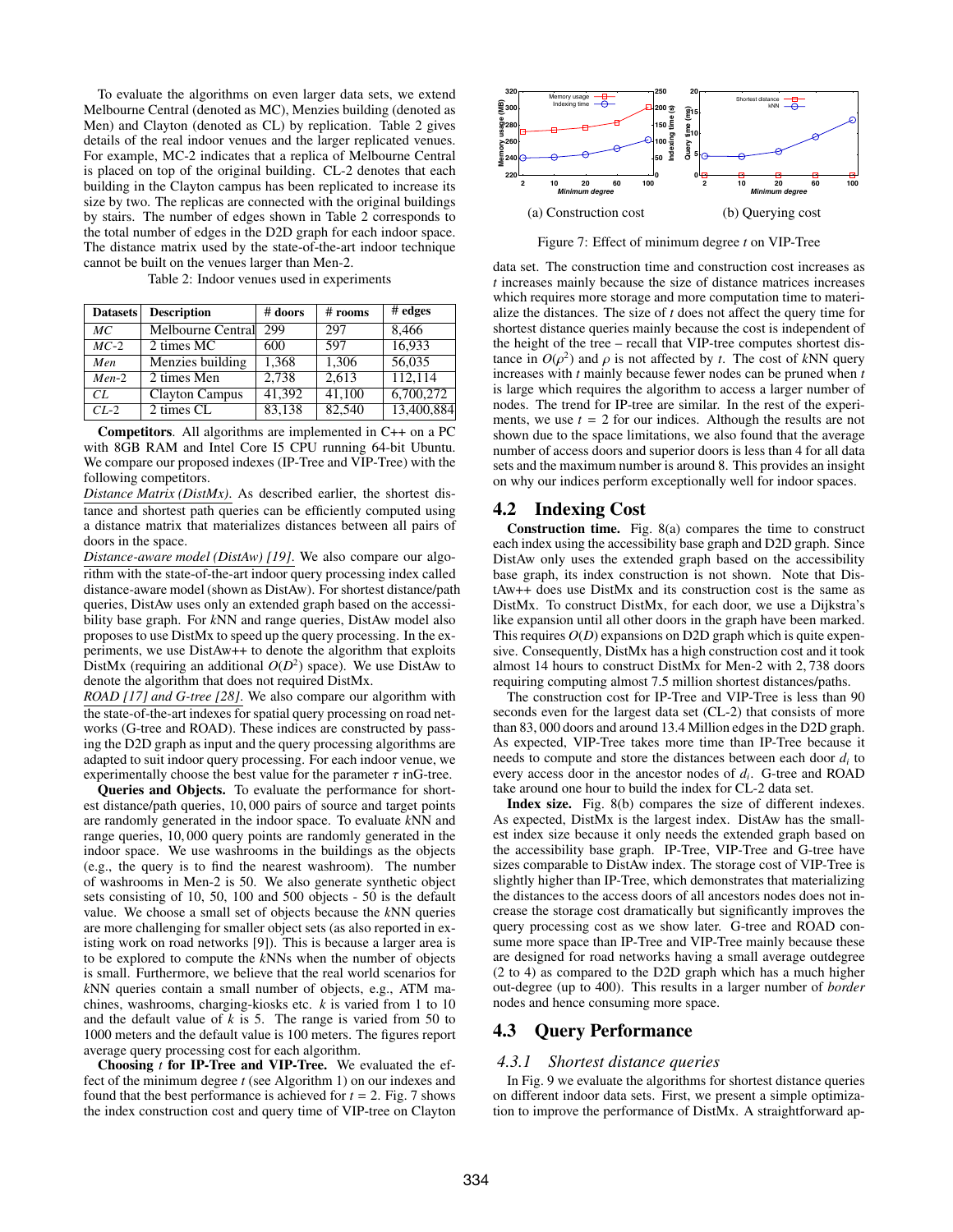



proach to compute the distance from *s* to *t* is to use DistMx to calculate distances between every door *di* in Partition(s) and every door  $d_i$  in Partition (t) and picking the pair  $d_i$  and  $d_j$  that minimizes  $dist(s, d_i) + dist(d_i, d_j) + dist(d_j, t)$ . Let  $D_s$  and  $D_t$  be the number of doors in Partition(s) and Partition(t), respectively. This requires checking  $D_s \times D_t$  pairs of doors to retrieve the shortest distance and the cost may be high if  $D_s \times D_t$  is large. A simple optimization is to ignore the doors in Partition (s) and Partition(t) that lead to no-through partitions.

The above optimization significantly reduces the pairs of doors that need to be considered. Fig. 9(a) shows the effect of this optimization where DistMx uses this optimization and DistMx- - does not use this optimization. The numbers on top of bars correspond to the number of pairs needed to be considered by each algorithm. As can be seen, this simple optimization significantly reduces the number of pairs and improves the performance of DistMx by up to several times. In the rest of the experiments, we use this optimization for DistMx. The numbers for VIP-Tree correspond to the pair of superior doors to be considered. This number is slightly smaller than the number of pairs considered by DistMx but the cost is slightly higher because VIP-Tree needs to first compute distances from *s* and *t* to the access doors of the children of lowest common ancestor which requires more computation.



Figure 9: Shortest Distance Queries Fig. 9(b) compares the performance of all techniques for shortest distance queries. Since DistMx returns distance between any two doors in the graph in *O*(1), it gives the best performance. However, VIP-Tree provides a comparable performance. Note that DistMx has quadratic storage cost and huge construction cost. Recall that we were not able to construct DistMx for indoor venues larger than Men-2. VIP-Tree significantly outperforms IP-Tree at the expense of a slightly higher storage cost. Both VIP-Tree and IP-Tree outperform the other three techniques by several order of magnitude, e.g., for CL-2 data set, VIP-Tree processes a shortest distance query in around 10 microseconds as compared to ROAD and G-tree that take almost one second to answer a single shortest path query.

#### *4.3.2 Shortest path queries*

Fig. 10 compares the techniques for shortest path queries. We note that the overhead of recovering shortest paths is negligible, i.e., for each algorithm, the cost of shortest distance queries is similar to the cost of shortest path queries (compare Fig. 9(b) and Fig. 10(a)).

Next, we evaluate the effect of the distance between *s* and *t* on the performance of different algorithms for the shortest path queries.

We use Men-2 to demonstrate the results because this is the largest data set for which DistMx works. Let *dmax* be the maximum distance between any two points in Men-2 building. We divide the distance range  $[0, d_{max}]$  into five intervals  $(Q1 \text{ to } Q5)$  of equal length  $l = d_{max}/5$ , e.g.,  $Q1 = [0, l]$ ,  $Q2 = [l, 2l]$ ,...,  $Q5 = [4l, 5l]$ . We then randomly generate source and target points and allocate them to relevant *Qi* based on the distances between them. Hence, the pairs of source and target points corresponding to *Q*1 have the smallest distances (within range [0, *l*]) and the pairs in *Q*5 have largest distances [4*l*, 5*l*].



#### Figure 10: Shortest Path Queries

Fig. 10(b) shows the effect of distances on the performance of different algorithms. The cost of DistAw increases by almost two orders of magnitude as the distance increases. The cost for IP-Tree slightly increases from *Q*1 to *Q*3 because the lowest common ancestor is at a higher level when source and target are further from each other. This requires visiting more levels of the tree resulting in an increased cost. However, the cost does not increase further for *Q*4 and *Q*5 because, in most of the cases for *Q*3, the lowest common ancestor is already the root node. A similar behavior can be observed for G-tree and ROAD. The effect of distance is negligible on DistMx and VIP-Tree because these algorithms require retrieving relevant entries from the distance matrices which is independent on the distances between the source and target points. A similar trend was observed for shortest distance queries.

#### *4.3.3 Querying Indoor Objects*

*k*NN Queries. Fig. 11(a), Fig. 11(b) and Fig. 11(c) evaluate different algorithms by varying *k*, the number of objects, and the indoor buildings, respectively. VIP-Tree and IP-Tree perform equally well. This is because IP-tree computes *mindist*(*q*, *N*) for a node *N* with the same complexity as that of VIP-Tree due to the optimizations presented in Section 3.4. Both VIP-Tree and IP-Tree outperform the other algorithms by several orders of magnitude. Note that DistAw++ is the existing method that utilizes DistMx to speed up the query processing. Nevertheless, it is outperformed by our proposed techniques.

Fig. 11(b) shows that the cost of all algorithms decreases as the number of objects increases. This is because *k*NNs can be found closer to the query point as the number of objects increases. Hence, the algorithms require exploring a smaller area. On the other hand, the query processing cost increases for all algorithms as the value of *k* or the data set size increases.